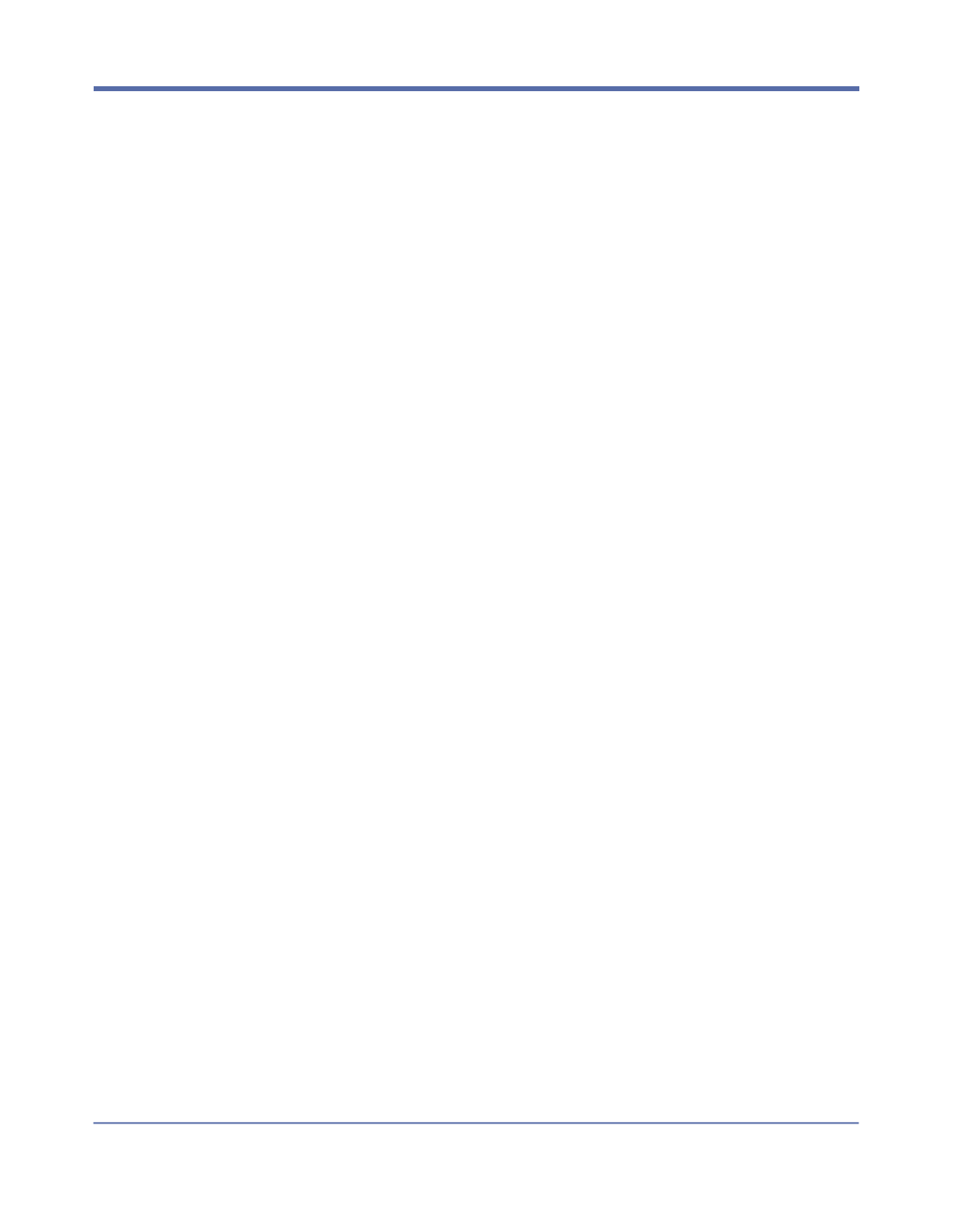| Introduction                                       | 5                 |
|----------------------------------------------------|-------------------|
| <b>Music Department Mission Statement</b>          | 5                 |
| <b>Program Outcomes</b>                            | 5                 |
| <b>Faculty</b>                                     | 6                 |
| <b>Academic Requirements for Programs of Study</b> | 7                 |
| <b>Financial Aid and Scholarships</b>              | 15                |
| <b>Music Scholarship Audition Guidelines</b>       | 16                |
| Department Policies-Academic                       | 18                |
| <b>Department Policies-Facilities</b>              | $22 \overline{)}$ |
| <b>Advising Tools</b>                              | 25                |
| Department of Music Course Rotation Calendar       | 30                |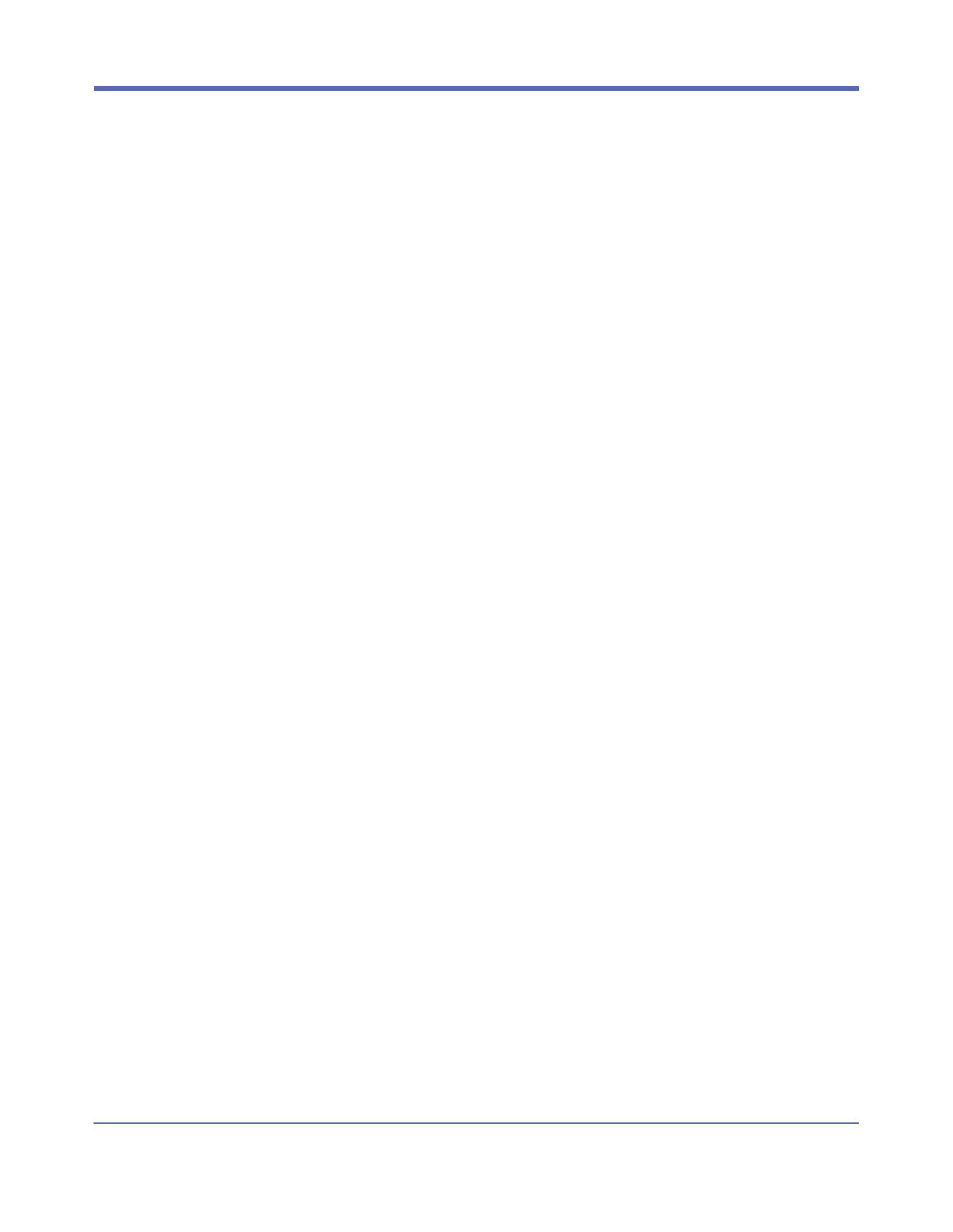## <span id="page-4-0"></span>INTRODUCTION

The Sheridan College Department of Music Student Handbook is distributed to all music majors and faculty at the beginning of each fall semester and is available year-round at sheridancollegemusic.com. It highlights college policies and procedures that are particularly relevant to students seeking the Associate of Fine Arts degree in Music and/or the Certificate of Completion in Music Technology.

## <span id="page-4-1"></span>MUSIC DEPARTMENT MISSION STATEMENT

The Sheridan College Department of Music provides quality music instruction, numerous performing opportunities, and diverse cultural enrichment for the college populace and the surrounding community.

## <span id="page-4-2"></span>PROGRAM OUTCOMES

## **ASSOCIATE OF FINE ARTS DEGREE IN MUSIC OR MUSIC TECHNOLOGY**

Graduates of the Music AFA Program will:

- perform varied repertoire associated with the student's primary instrument.
- summarize musical styles, genres, traditions, and major figures from various cultures and historical periods.
- analyze written and aural examples from music literature.
- use basic music technology tools.
- demonstrate competency in basic piano keyboard skills.

## **CERTIFICATE OF COMPLETION IN MUSIC TECHNOLOGY**

Graduates of the Music Technology Certificate of Completion Program will be able to:

- operate music technology-related software and hardware.
- apply problem-solving skills to resolve technical or musical challenges.
- design and realize musical compositions and productions.
- assemble a portfolio for purposes of self-promotion and professional networking.
- collaborate effectively with others in a creative team environment.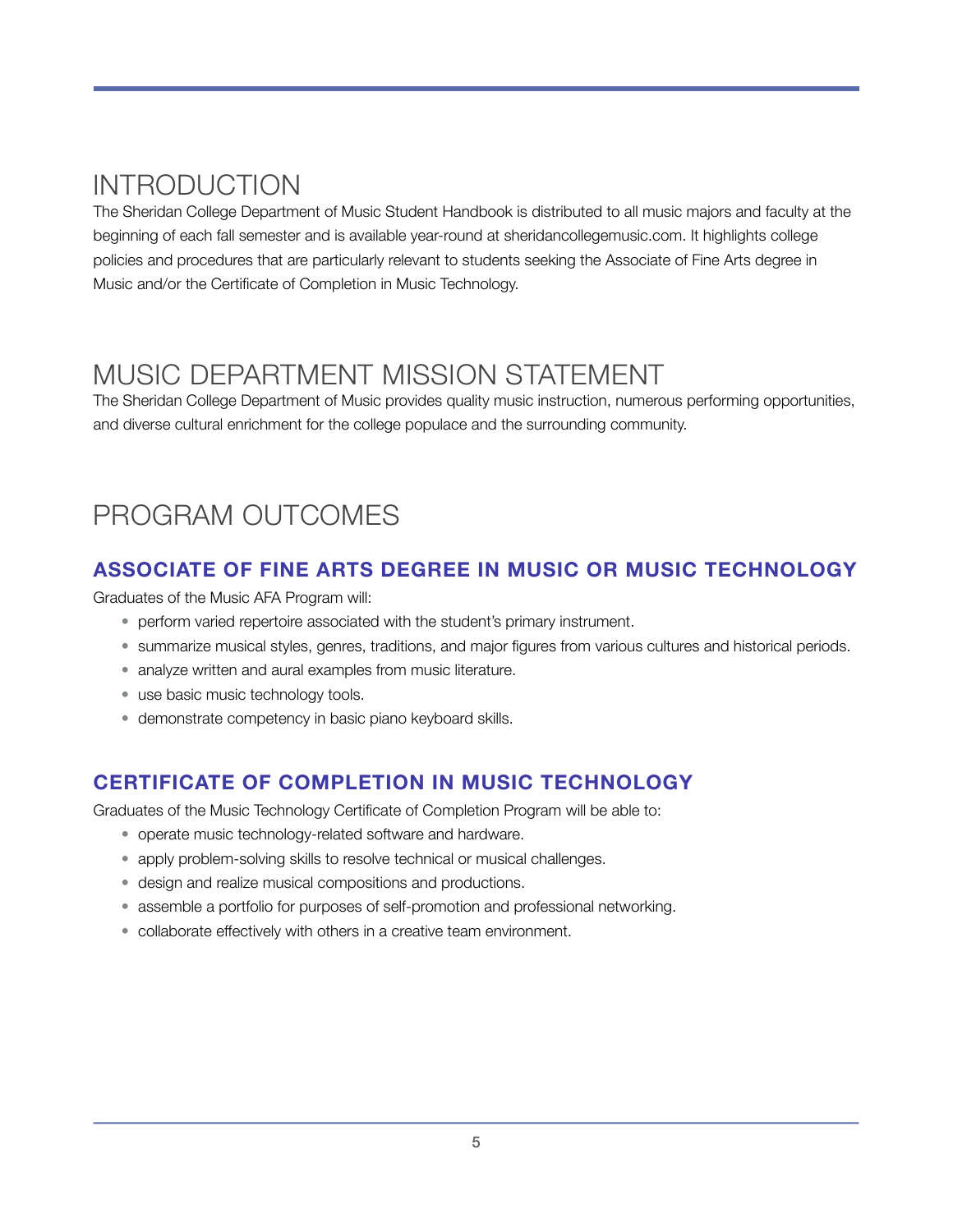## <span id="page-5-0"></span>**FACULTY**

## **MARK ELLIOT BERGMAN**

BM, Eastman School of Music; MM, Manhattan School of Music; MM, Yale University; DA, George Mason University. Director of Strings and Orchestral Studies. mbergman@sheridan.edu

### **RACHEL BERGMAN**

BA, Skidmore College; PhD, Yale University. Dean of Visual and Performing Arts and Instructor of Flute. rbergman@sheridan.edu

### **CHRISTIAN ERICKSON**

BM, University of Wyoming; MM, University of Nebraska-Lincoln; DMA, University of Colorado Boulder. Chair, Music Department; Coordinator of Music Theory and Music Technology. cerickson@sheridan.edu

### **ROBERT PSURNY**

BM, University of Toledo; MM, Ohio University; DMA, Cleveland Institute of Music. Director of Choirs and Vocal Studies. rpsurny@sheridan.edu

### **ERIC RICHARDS**

BS and MM, Duquesne University; DMA, University of Maryland. Director of Bands and Jazz Studies. erichards@sheridan.edu

### **ADJUNCT FACULTY**

Jan Ambler, piano; Dr. Patrick Brown, saxophone; Martha Castillero, voice; Don Cherni, clarinet; Dr. Ariel Downing, music education; Betsy Edwards, piano; Carly Flaagan, music therapy; McKay Fleck, guitar; Riley Gilkey, guitar; Solomia Gorokhivska, violin; Craig Hall, jazz guitar; Jacob Hirschman, music technology; Dr. Marta Howard, viola; Rod Jost, bass guitar; Zachary Mathis, percussion.

### **SUPPORT STAFF**

Megan Boedeker, administrative assistant; Don Cherni, piano technician; Jacob Hirschman, WCA technical director; Loretta Tonak, staff accompanist.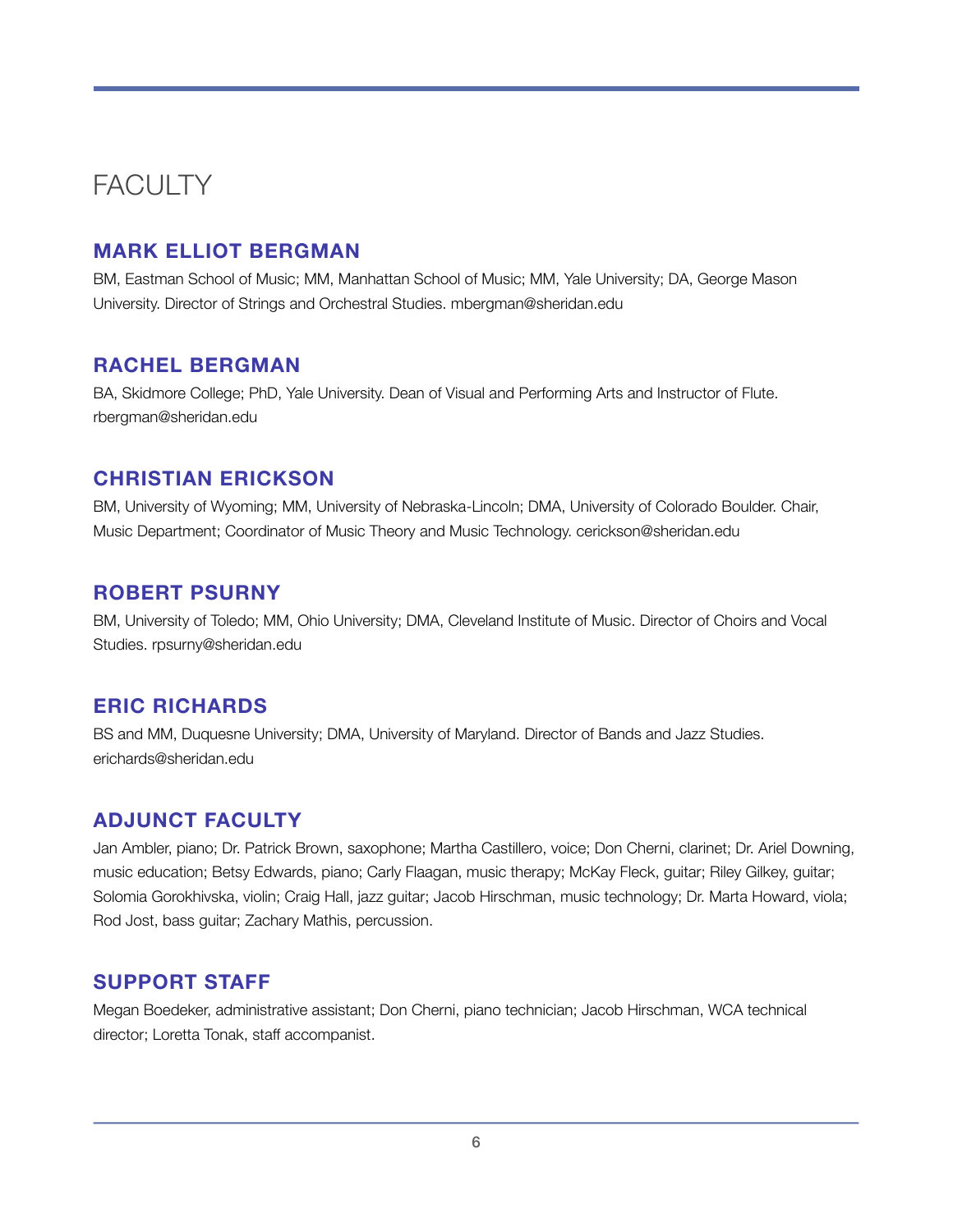## <span id="page-6-0"></span>ACADEMIC REQUIREMENTS FOR PROGRAMS OF STUDY

The Sheridan College Music Department offers three programs of study: the Associate of Fine Arts Degree in Music (General Music Emphasis), the Associate of Fine Arts Degree in Music (Music Technology Emphasis), and the Certificate of Completion in Music Technology. Additionally, an option to obtain the Associate of Science Degree in General Studies with an emphasis on music electives is available.

## **ASSOCIATE OF FINE ARTS DEGREE IN MUSIC**

The AFA Degree in Music consists of a full two-year curriculum, which prepares students to transfer to baccalaureate institutions at a junior standing. This degree is for the music major desiring a career in areas of performance and/or academia. The curriculum focuses on the traditional core training of the conservatory model that includes foundations in music theory, music history, keyboard skills, and performance. The degree consists of a minimum of 60 credit hours as summarized below:

#### **Core Curriculum (36 credit hours)**

- MUSC 1030 Written Theory I (3 credit hours)
- MUSC 1035 Aural Theory I (1)
- MUSC 1040 Written Theory II (3)
- MUSC 1045 Aural Theory II (1)
- MUSC 1290 Class Piano I (1)
- MUSC 1295 Class Piano II (1)
- MUSC 1415 Intro to Music Tech (3)
- MUSC 2030 Written Theory III (3)
- MUSC 2035 Aural Theory III (1)
- MUSC 2040 Written Theory IV (3)
- MUSC 2045 Aural Theory IV (1)
- MUSC 2050 History of Western Music I (3)
- MUSC 2055 History of Western Music II (3)
- MUSC 2290 Class Piano III (1)
- MUSC 2295 Class Piano IV (1)
- MUSC 2500 Music Portfolio (2)
- Cultural Context Elective (choose *one* course from below)
	- MUSC 1425 History of Rock Music (3)
	- MUSC 1428 History of Jazz (3)
	- MUSC 2025 Intro to World Music (3)
- Professional Exploratory Elective (choose *one* course from below)
	- MUSC 1025 Intro to Music Education (2)
	- MUSC 1028 Intro to Music Therapy (2)
	- MUSC 1070 Composition (2)
	- MUSC 1272 Songwriting (2)
	- MUSC 2300 Principles of Arranging (2)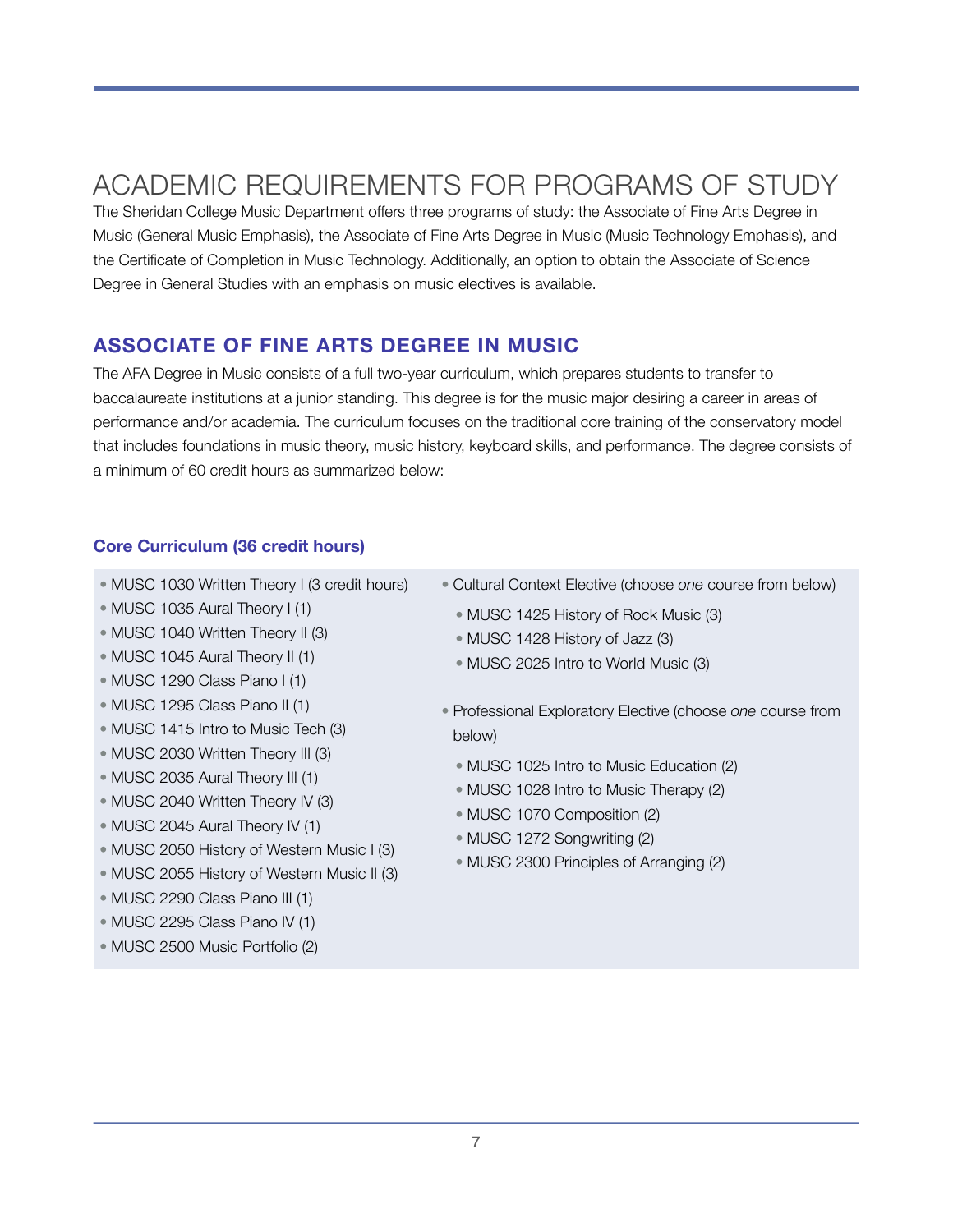#### **Convocation Requirement (0 credit hours; continuous registration required for music majors)**

This course is a periodically-scheduled recital hour for students and guest performers. In addition to scheduled convocations, students attend selected concerts and other cultural events. Announcements and other pertinent music program business occur during convocation meetings.

#### **Lessons Requirement (4 credit hours minimum required)**

All music majors must enroll in one private lesson per semester. 1000-level lessons (MUSC 1130 and above) area for first-year study and 2000-level courses for second-year study. Students may choose to study brass, guitar, organ, percussion, piano, strings, voice, or winds. All private lessons are 1 or 2 credit hours each for a total of 8 credit hours applicable toward the lessons requirement of the AFA in Music.

#### **Ensemble Requirement (4 credit hours)**

All music majors must enroll in one ensemble per semester. Students may choose baroque ensemble, chamber choir, chamber music ensemble, chamber orchestra, collegiate chorale, flute choir, guitar ensemble, jazz combo, jazz ensemble, music technology ensemble, percussion ensemble, symphony band, or symphony orchestra. All ensembles are 1 credit hour each for a total of 4 credit hours that are applicable toward the ensemble requirement of an AFA in Music.

#### **Piano Proficiency Exam (0 credit hours)**

MUSC 2395 Piano Proficiency Exam is a zero-credit exam administered by a member of the piano faculty, which certifies keyboard competency. Most transfer institutions offering a baccalaureate degree require this type of exam, and completion of the exam is a prerequisite for certain upper-level music courses at some colleges and universities.

Sheridan College music majors should register for the exam during the fourth semester of study and complete the exam toward the end of MUSC 2295 Class Piano IV. Upon successful completion of the exam, a grade of "Satisfactory" will be added to the student's transcript documenting keyboard competency. There is no limit to the number of times a student can attempt the exam. Failing the exam will result in a grade of "Unsatisfactory," but will not prevent a student from graduating. To initiate the exam, students should contact a member of the piano faculty.

#### **General Education Requirements (16 credit hours)**

ENGL 1010 English I (3 credit hours) Advanced Writing Requirement (3)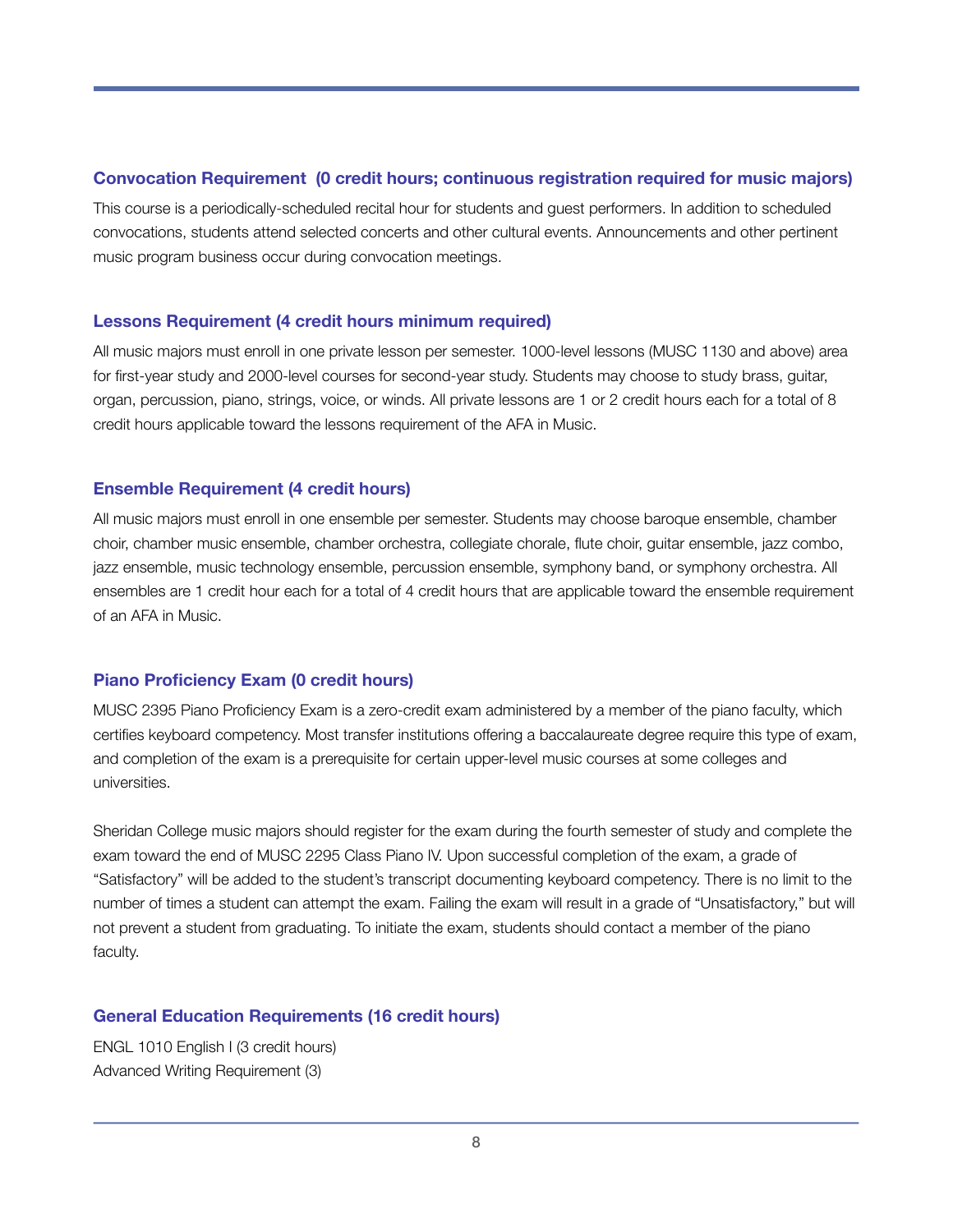Basic Math Requirement (3) US & WY Constitutions Requirement (3) Science Requirement (4)

## **RECOMMENDED COURSE OF STUDY FOR THE ASSOCIATE OF FINE ARTS DEGREE IN MUSIC — 60 CREDIT HOURS**

| Freshman Year-Fall Semester                    | <b>Freshman Year-Spring Semester</b>            |
|------------------------------------------------|-------------------------------------------------|
| ENGL 1010 English I (3 credits)                | AW 1xxx Advanced Writing Elective (3)           |
| MUSC 0200 Convocation (0)                      | BM 1xxx Basic Math Elective (3)                 |
| MUSC 1030 Written Theory I (3)                 | MUSC 0200 Convocation (0)                       |
| MUSC 1035 Aural Theory I (1)                   | MUSC 1040 Written Theory II (3)                 |
| MUSC 1290 Class Piano I (1)                    | MUSC 1045 Aural Theory II (1)                   |
| MUSC 1415 Introduction to Music Technology (3) | MUSC 1295 Class Piano II (1)                    |
| MUSC 1xxx Lesson Elective (1)                  | MUSC xxxx Professional Exploratory Elective (2) |
| MUSC 1xxx Ensemble Elective (1)                | MUSC 1xxx Lesson Elective (1)                   |
|                                                | MUSC 1xxx Ensemble Elective (1)                 |
| <b>TOTAL CREDIT HOURS: 13</b>                  | TOTAL CREDIT HOURS: 15                          |

| Sophomore Year-Fall Semester             | Sophomore Year-Spring Semester            |
|------------------------------------------|-------------------------------------------|
| CNST 1xxx US & WY Constitutions (3)      | MUSC 0200 Convocation (0)                 |
| MUSC 0200 Convocation (0)                | MUSC 2040 Written Theory IV (3)           |
| MUSC 2030 Written Theory III (3)         | MUSC 2045 Aural Theory IV (1)             |
| MUSC 2035 Aural Theory III (1)           | MUSC 2055 History of Western Music II (3) |
| MUSC 2050 History of Western Music I (3) | MUSC 2295 Class Piano IV (1)              |
| MUSC 2290 Class Piano III (1)            | MUSC 2395 Piano Proficiency Exam (0)      |
| MUSC 2xxx Lesson Elective II (1)         | MUSC 2500 Music Portfolio (2)             |
| MUSC 1xxx Ensemble Elective (1)          | MUSC 2xxx Lesson Elective II (1)          |
| MUSC xxxx Cultural Context Elective (3)  | MUSC 1xxx Ensemble Elective (1)           |
|                                          | SCI 1xxx Science Elective (4)             |
| <b>TOTAL CREDIT HOURS: 16</b>            | TOTAL CREDIT HOURS: 16                    |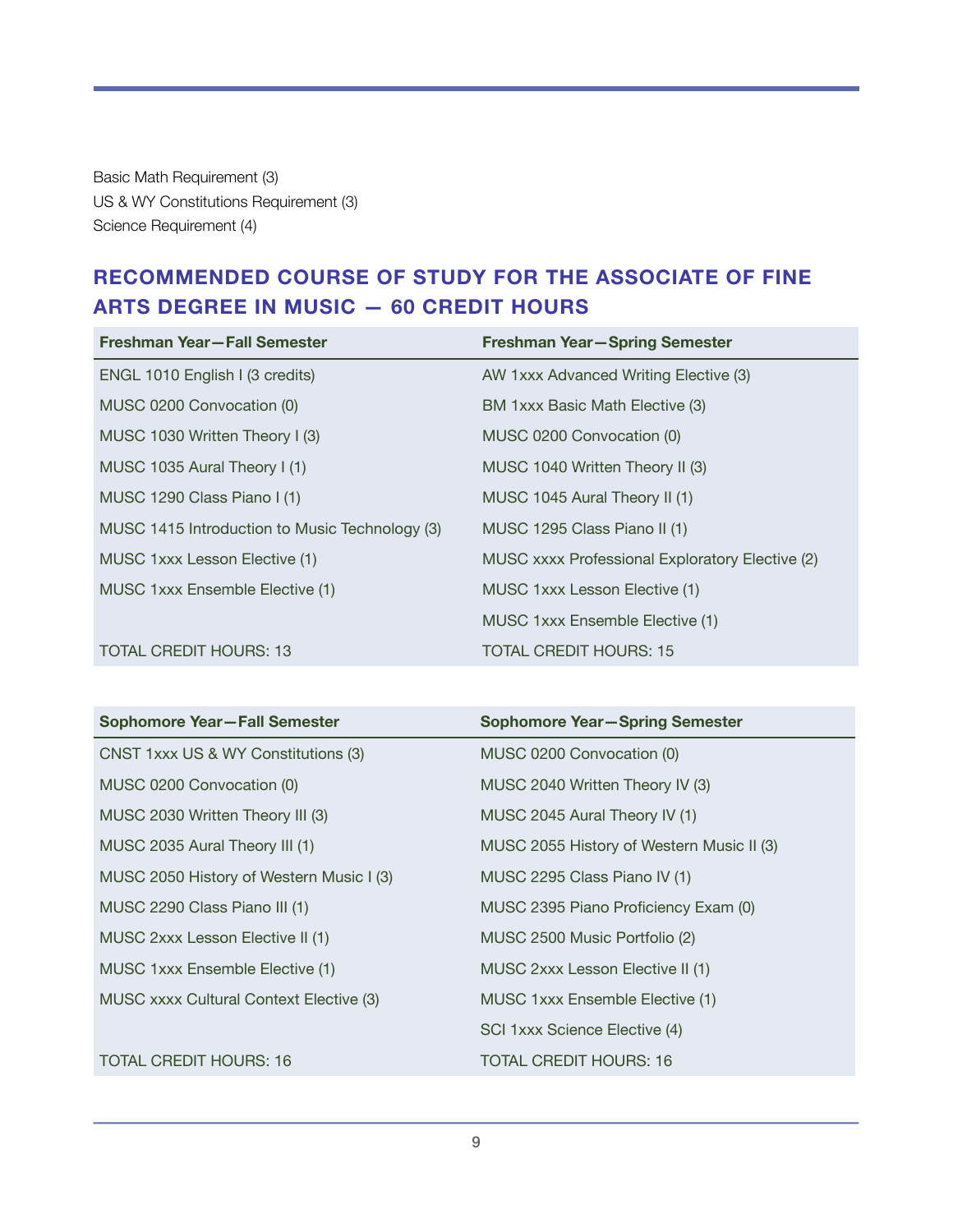## **ASSOCIATE OF FINE ARTS DEGREE IN MUSIC TECHNOLOGY**

The AFA Degree in Music (Music Technology Emphasis) combines the curriculum of the Music Technology Certificate of Completion, a traditional minor in music, and other music technology-related courses. This degree is for the music student who wishes to transfer to a traditional four-year music program, or to a professional trade school. The curriculum focuses on recording arts, digital audio production and editing, music engraving, and selfpromotion. Performance, music notation literacy, ear training, keyboard skills, and music history are also explored. The degree consists of a minimum of 60 credit hours as summarized below:

#### **Core Curriculum (36 credit hours)**

- ELEC 0000 Elective (2 credit hours)
- Creative Elective:
	- MUSC 1070 Composition (2) *or*
	- MUSC 1272 Songwriting (2)
- MUSC 1030 Written Theory I (3)
- MUSC 1035 Aural Theory I (1)
- MUSC 1040 Written Theory II (3)
- MUSC 1045 Aural Theory II (1)
- MUSC 1290 Class Piano I (1)
- MUSC 1295 Class Piano II (1)
- MUSC 1415 Intro to Music Tech (3)
- MUSC 2050 History of Western Music I (3)
- MUSC 2055 History of Western Music II (3)
- MUSC 2410 Tech. for Live Sound (2)
- MUSC 2430 Intermediate Music Technology (3)
- MUSC 2445 Topics in Music Tech (1)
- MUSC 2500 Music Portfolio (2)
- Cultural Context Elective (3 credits from any course below)
	- MUSC 1425 History of Rock Music
	- MUSC 1428 History of Jazz
	- MUSC 2025 Intro to World Music
- Professional Exploratory Elective (choose *one* course from below)
	- MUSC 1025 Intro to Music Education (2)
	- MUSC 1028 Intro to Music Therapy (2)
	- MUSC 1070 Composition (2)
	- MUSC 1272 Songwriting (2)
	- MUSC 2300 Principles of Arranging (2)

#### **Convocation Requirement (0 credit hours; continuous registration required for music majors)**

This course is a periodically-scheduled recital hour for students and guest performers. In addition to scheduled convocations, students attend selected concerts and other cultural events. Announcements and other pertinent music program business occur during convocation meetings.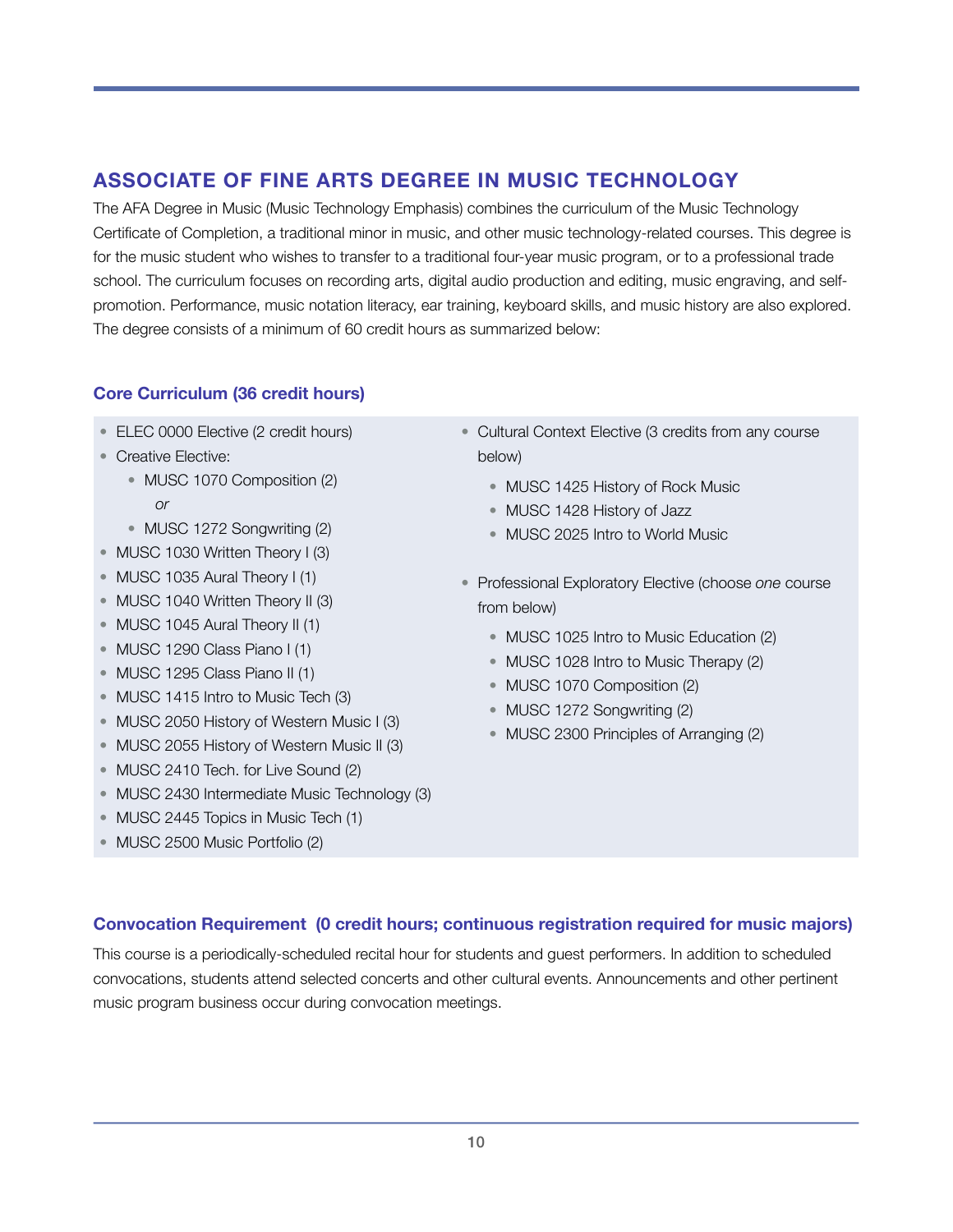#### **Lessons Requirement (4 credit hours minimum required)**

All music majors must enroll in one private lesson per semester. 1000-level lessons (MUSC 1130 and above) area for first-year study and 2000-level courses for second-year study. Students may choose to study brass, guitar, organ, percussion, piano, strings, voice, or winds. All private lessons are 1 or 2 credit hours each for a total of 8 credit hours applicable toward the lessons requirement of the AFA in Music.

#### **Ensemble Requirement (4 credit hours)**

All music majors must enroll in one ensemble per semester. Students may choose baroque ensemble, chamber choir, chamber music ensemble, chamber orchestra, collegiate chorale, guitar ensemble, jazz combo, jazz ensemble, music technology ensemble, percussion ensemble, symphony orchestra, wind ensemble, or woodwind ensemble. All ensembles are 1 credit hour each for a total of 4 credit hours that are applicable toward the ensemble requirement of an AFA in Music.

#### **Piano Proficiency Exam (0 credit hours)**

MUSC 2395 Piano Proficiency Exam is a zero-credit exam administered by a member of the piano faculty, which certifies keyboard competency. Most transfer institutions offering a baccalaureate degree require this type of exam, and completion of the exam is a prerequisite for certain upper-level music courses at some colleges and universities.

Sheridan College music majors should register for the exam during the fourth semester of study and complete the exam toward the end of MUSC 2295 Class Piano IV. Upon successful completion of the exam, a grade of "Satisfactory" will be added to the student's transcript documenting keyboard competency. There is no limit to the number of times a student can attempt the exam. Failing the exam will result in a grade of "Unsatisfactory," but will not prevent a student from graduating. To initiate the exam, students should contact a member of the piano faculty.

#### **General Education Requirements (16 credit hours)**

ENGL 1010 English I (3 credit hours) Advanced Writing Requirement (3) Basic Math Requirement (3) US & WY Constitutions Requirement (3) Science Requirement (4)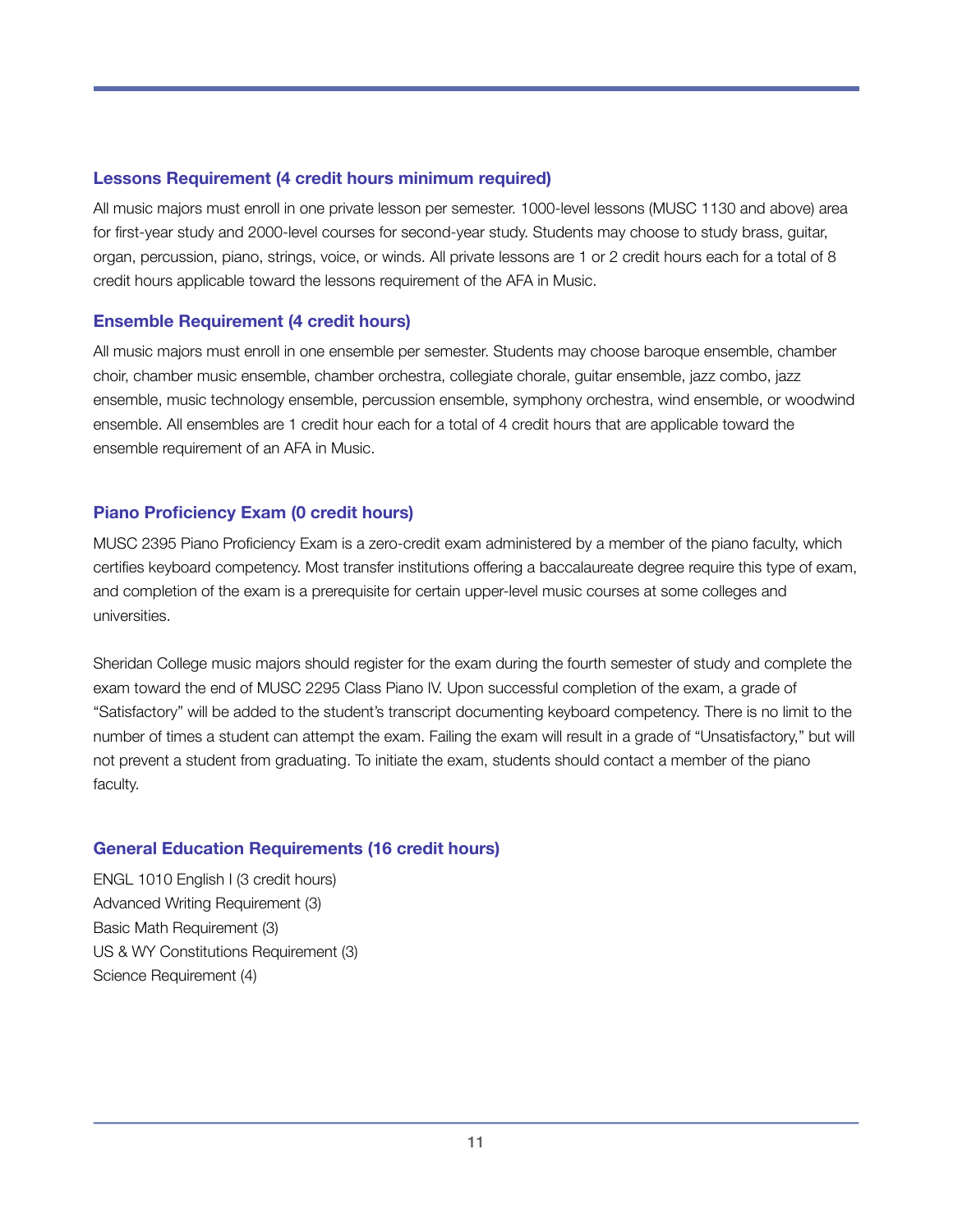## **RECOMMENDED COURSE OF STUDY FOR THE ASSOCIATE OF FINE ARTS DEGREE IN MUSIC TECHNOLOGY — 60 CREDIT HOURS**

| Freshman Year-Fall Semester                    | Freshman Year-Spring Semester               |
|------------------------------------------------|---------------------------------------------|
| ENGL 1010 English I (3 credits)                | AW 1xxx Advanced Writing Elective (3)       |
| MUSC 0200 Convocation (0)                      | BM 1xxx Basic Math Elective (3)             |
| MUSC 1030 Written Theory I (3)                 | MUSC 0200 Convocation (0)                   |
| MUSC 1035 Aural Theory I (1)                   | MUSC 1040 Written Theory II (3)             |
| MUSC 1290 Class Piano I (1)                    | MUSC 1045 Aural Theory II (1)               |
| MUSC 1415 Introduction to Music Technology (3) | MUSC 1295 Class Piano II (1)                |
| MUSC 1xxx Lesson Elective (1)                  | MUSC 2430 Intermediate Music Technology (3) |
| MUSC 1xxx Ensemble Elective (1)                | MUSC 1xxx Lesson Elective (1)               |
|                                                | MUSC 1xxx Ensemble Elective (1)             |
| <b>TOTAL CREDIT HOURS: 13</b>                  | <b>TOTAL CREDIT HOURS: 16</b>               |

| Sophomore Year-Fall Semester             | Sophomore Year-Spring Semester                     |
|------------------------------------------|----------------------------------------------------|
| CNST 1xxx US & WY Constitutions (3)      | MUSC 0200 Convocation (0)                          |
| ELEC 0000 Elective (2)                   | MUSC xxxx Professional Exploratory Elective (2)    |
| MUSC 0200 Convocation (0)                | MUSC 1070 Composition (2) or MUSC 1272 Songwriting |
| MUSC 2050 History of Western Music I (3) | MUSC 2055 History of Western Music II (3)          |
| MUSC 2410 Live Sound (2)                 | MUSC 2500 Music Portfolio (2)                      |
| MUSC 2445 Topics in Music Technology (1) | MUSC 2xxx Lesson Elective II (1)                   |
| MUSC 2xxx Lesson Elective II (1)         | MUSC 1xxx Ensemble Elective (1)                    |
| MUSC 1xxx Ensemble Elective (1)          | SCI 1xxx Science Elective (4)                      |
| MUSC xxxx Cultural Context Elective (3)  |                                                    |
| <b>TOTAL CREDIT HOURS: 16</b>            | <b>TOTAL CREDIT HOURS: 15</b>                      |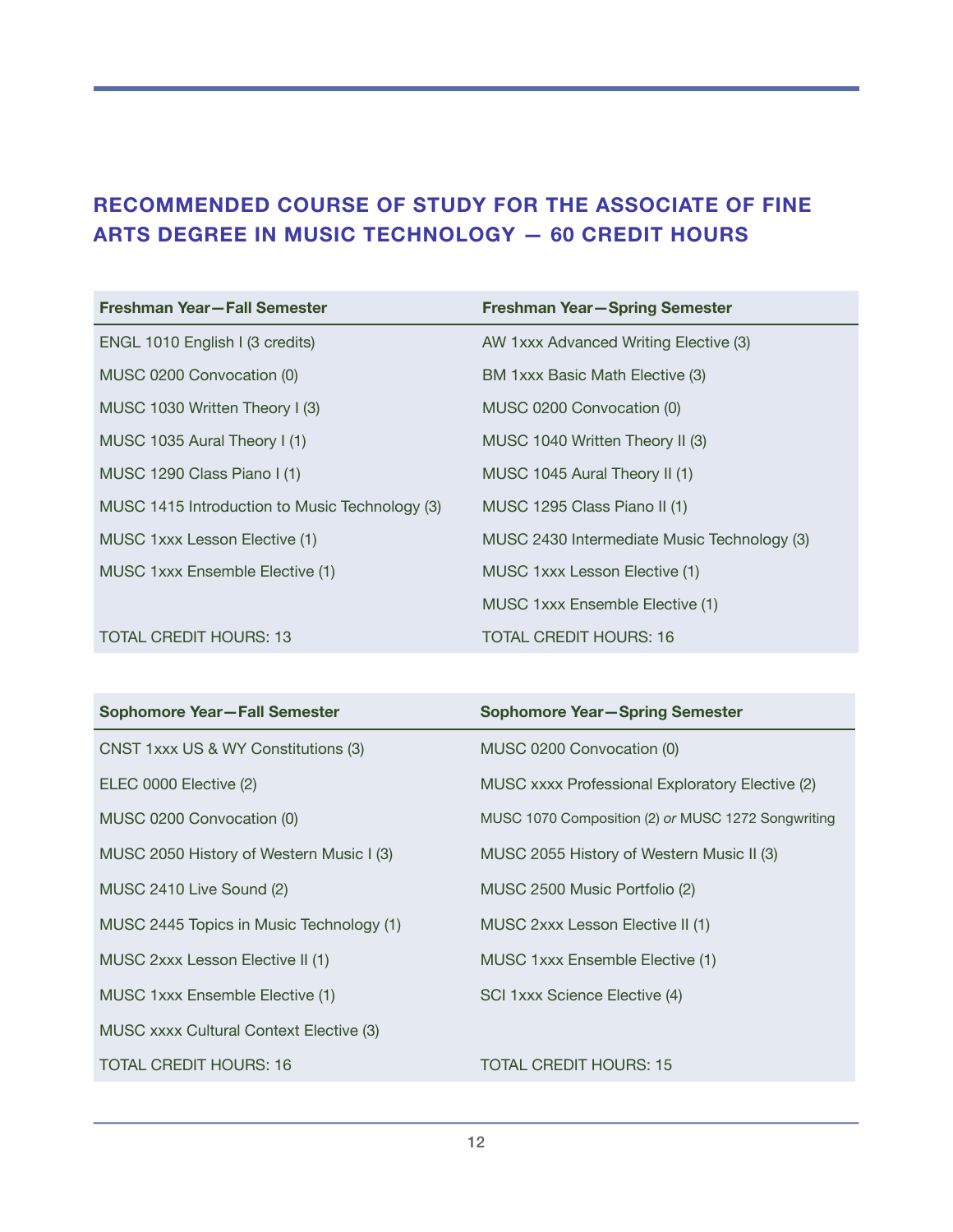### **CERTIFICATE OF COMPLETION IN MUSIC TECHNOLOGY**

The Sheridan College Music Technology Program offers a comprehensive course of study that leads to a Certificate of Completion in Music Technology. This certificate is designed for students desiring a career in an area or areas of music production. The curriculum focuses on recording arts, digital audio production and editing, music engraving, performance and self-promotion. The certificate may be earned as a stand-alone credential, or as a supplement to any other degree offered by the college. The certificate consists of a minimum of 15 credit hours as summarized below:

#### **Core Curriculum (10 credit hours)**

- MUSC 1415 Intro to Music Tech (3)
- MUSC 2410 Live Sound (2)
- MUSC 2430 Intermediate Music Technology (3)
- MUSC 2500 Music Portfolio (2)

#### **Music Literacy Elective (3 credit hours[\)1](#page-12-0)**

- <span id="page-12-1"></span>• MUSC 1010 Foundations of Music (3)
	- *or*
- MUSC 1030 Written Theory I (3)

#### **Creative Music Elective (2 credit hours)**

• MUSC 1070 Composition (2)

*or*

• MUSC 1272 Songwriting (2)

<span id="page-12-0"></span>MUSC 1010 is recommended for students pursuing the stand-alone certificate. MUSC 1030 is recommended for students pursuing the [1](#page-12-1) certificate in conjunction with a Music AFA.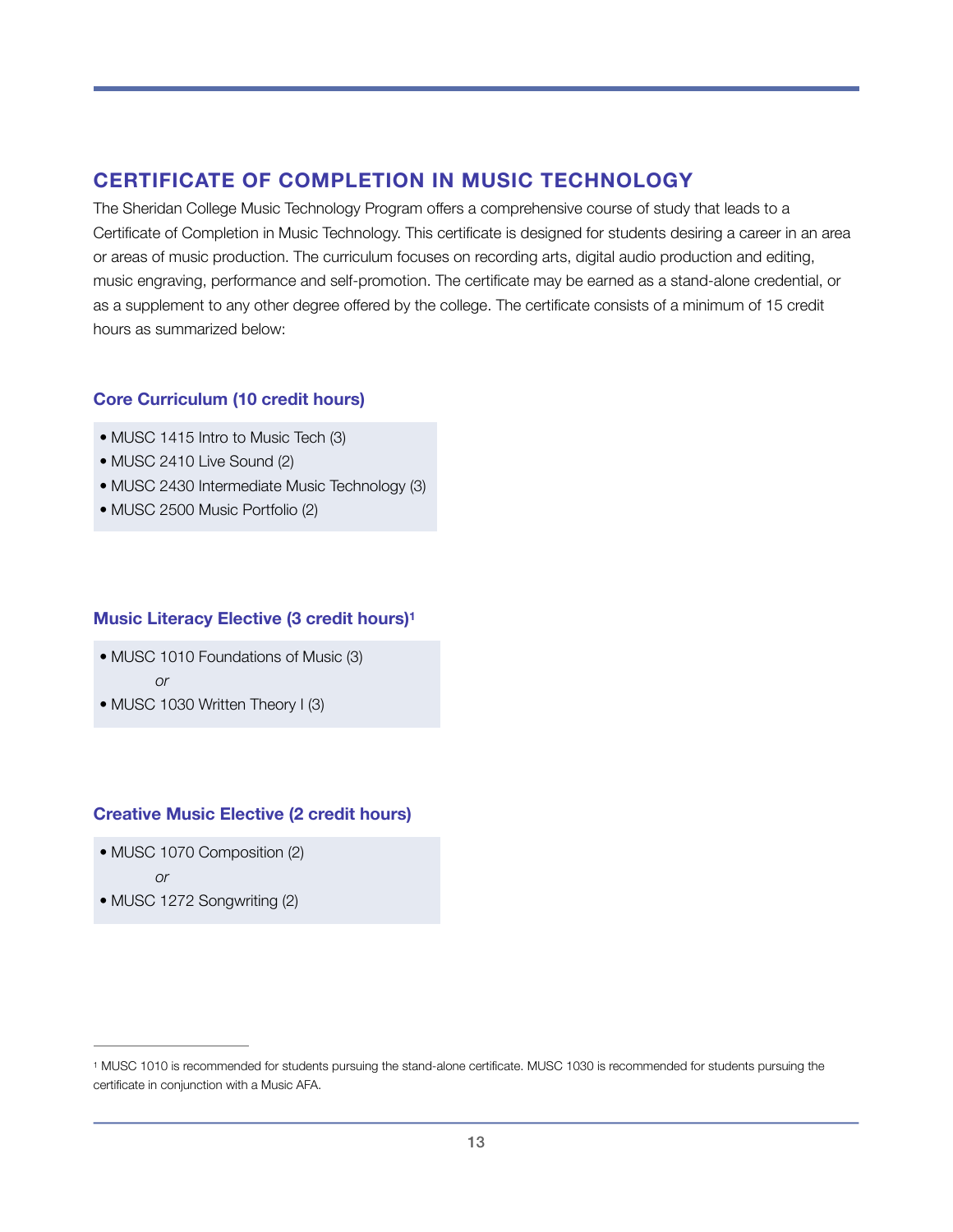## **RECOMMENDED COURSE OF STUDY FOR THE CERTIFICATE OF COMPLETION IN MUSIC TECHNOLOGY — ONE-YEAR PLAN — 15 CREDIT HOURS**

| <b>Fall Semester</b>                           | <b>Spring Semester</b>                      |
|------------------------------------------------|---------------------------------------------|
| MUSC 10xx Music Literacy Elective (3 credits)  | MUSC 1xxx Creative Music Elective (2)       |
| MUSC 1415 Introduction to Music Technology (3) | MUSC 2430 Intermediate Music Technology (3) |
| MUSC 2410 Live Sound (2)                       | MUSC 2500 Music Portfolio (2)               |
| <b>TOTAL CREDIT HOURS: 8</b>                   | <b>TOTAL CREDIT HOURS: 7</b>                |

## **RECOMMENDED COURSE OF STUDY FOR THE CERTIFICATE OF COMPLETION IN MUSIC TECHNOLOGY — TWO-YEAR PLAN — 15 CREDIT HOURS**

| Freshman Year-Fall Semester                    | <b>Freshman Year-Spring Semester</b>        |
|------------------------------------------------|---------------------------------------------|
| MUSC 10xx Music Literacy Elective (3 credits)  | MUSC 1xxx Creative Music Elective (2)       |
| MUSC 1415 Introduction to Music Technology (3) | MUSC 2430 Intermediate Music Technology (3) |
| TOTAL CREDIT HOURS: 6                          | <b>TOTAL CREDIT HOURS: 5</b>                |

| <b>Sophomore Year-Fall Semester</b> | <b>Sophomore Year-Spring Semester</b> |
|-------------------------------------|---------------------------------------|
| MUSC 2410 Live Sound (2)            | MUSC 2500 Music Portfolio (2)         |
| TOTAL CREDIT HOURS: 2               | TOTAL CREDIT HOURS: 2                 |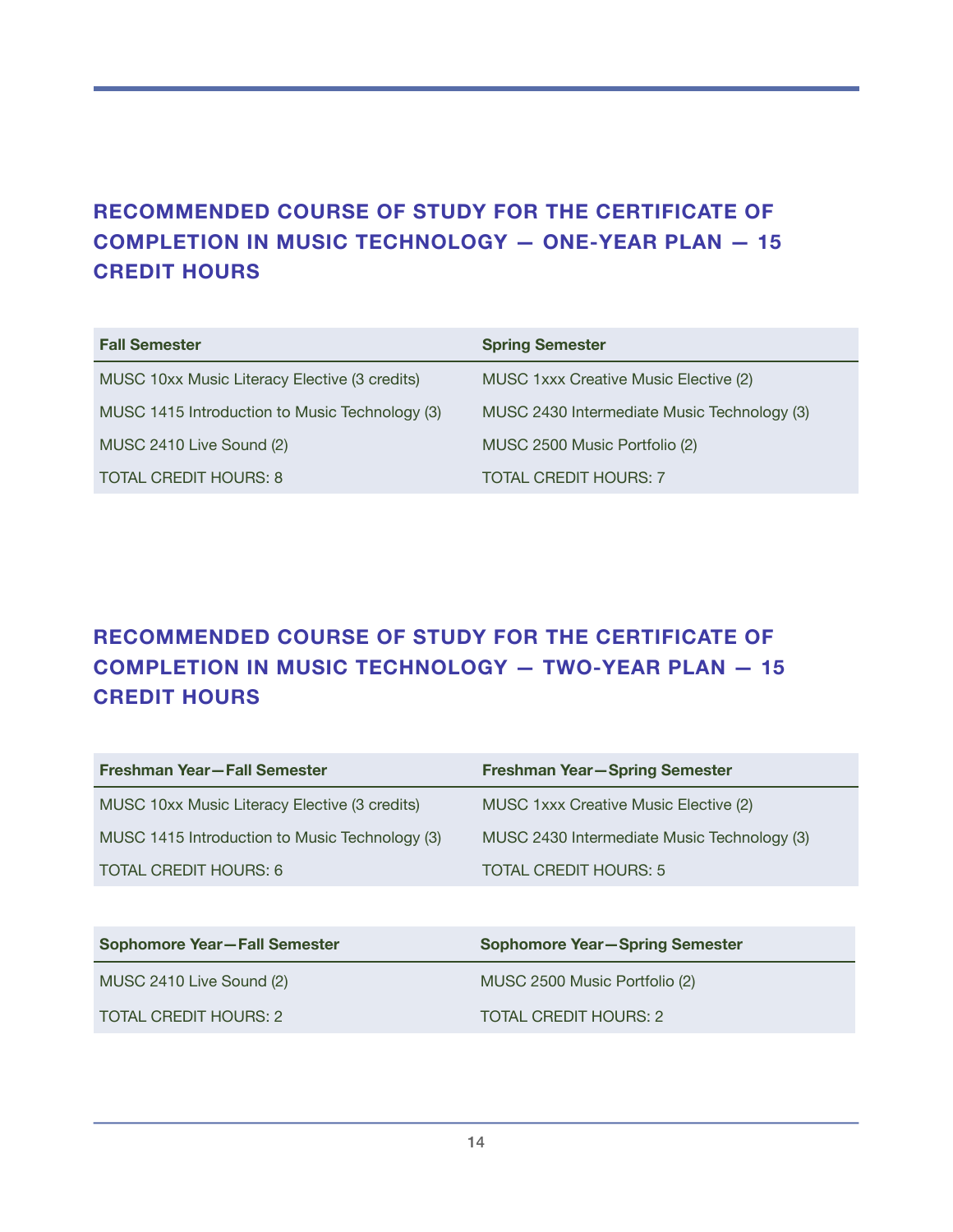## <span id="page-14-0"></span>FINANCIAL AID AND SCHOLARSHIPS

The Financial Aid Office at Sheridan College assists students whose personal and family resources are not adequate to cover the costs involved in attending the institution. They provide assistance with the following:

- processing financial aid forms to determine eligibility for grants, loans, and work-study employment
- advising students regarding financial aid and money management matters
- processing awarded scholarships
- answers to any and all of your financial aid-related questions

The Financial Aid Office examines the student's total financial situation and uses that information to assemble a financial aid portfolio.

Each semester, the music department submits a prioritized list of top new and returning students to the Financial Aid Office for the awarding of scholarships and other aid. The Financial Aid Office notifies each designated student of the total financial aid package shortly thereafter. Music scholarship students will also be informed of awards by our music scholarship coordinator.

For incoming music majors wishing to be considered for financial aid, we offer the following guidelines:

- Apply for admission as soon as possible.
- Arrange to visit the campus and meet with a member of the music faculty.
- If visiting during the academic year, we encourage you to perform an audition on your major instrument and/or, if applicable, make a presentation of examples of your creative work (e.g. compositions, selfproduced recordings, etc.). Both an audition and interview are required of any student seeking a music scholarship.
- Fill out the appropriate paperwork with the Financial Aid Office as soon as possible. Note that recommendations for music scholarships are submitted to the Financial Aid Office by the music faculty no later than April 15 each year.

For consideration of renewal of awards, students must maintain a GPA of 2.5 or better, remain at full-time status, and satisfactorily complete all requirements of their declared degree track. Music scholarship students may have additional minimum requirements as outlined on the scholarship contract.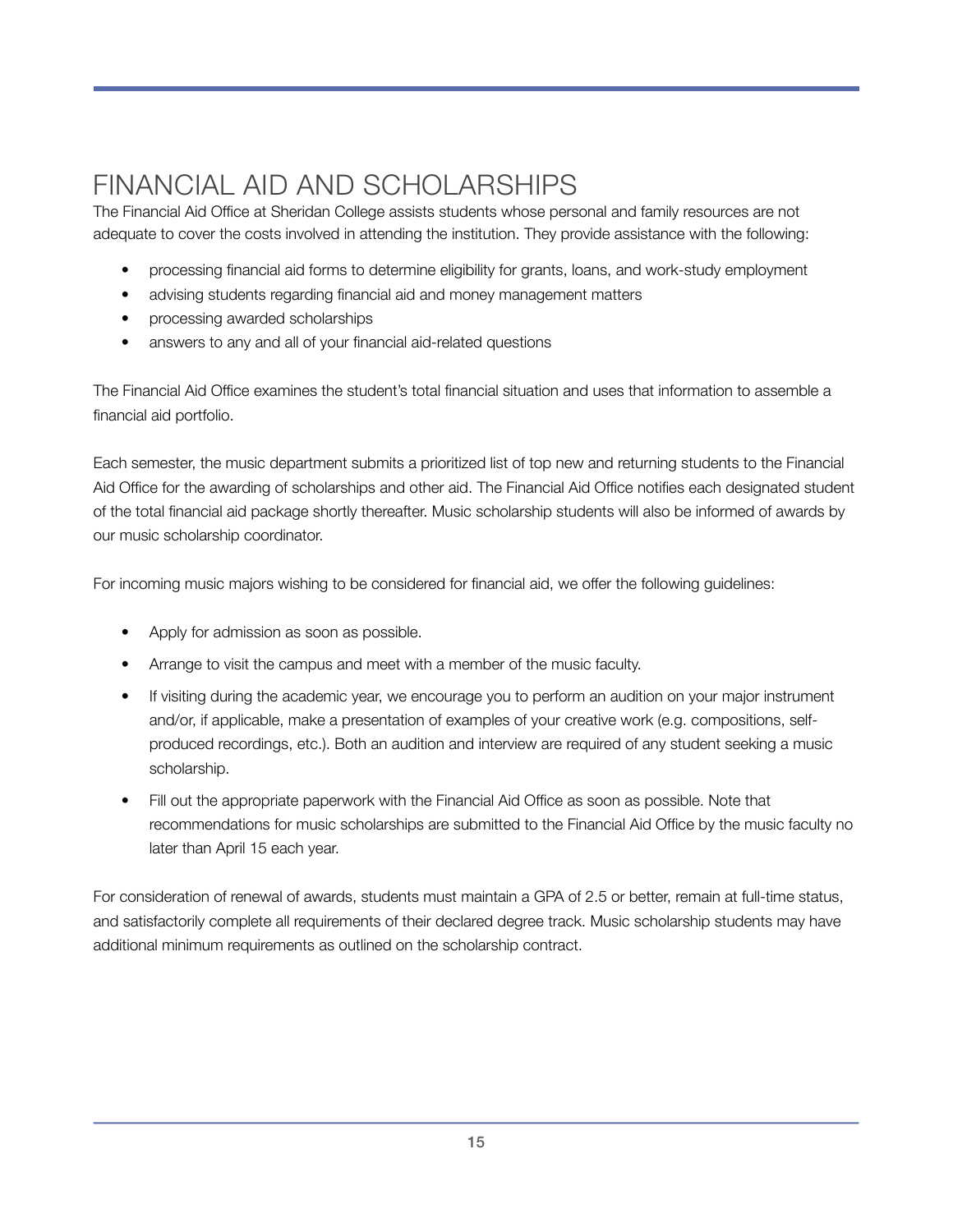## <span id="page-15-0"></span>MUSIC SCHOLARSHIP AUDITION GUIDELINES

All students must audition in order to be considered for a music scholarship. Priority for scholarships is given to high-performing students who declare music as a major. Talented non-majors who participate in ensembles are also also eligible for music scholarships and are encouraged to apply.

Scholarship recipients are expected to perform in at least one departmental ensemble every semester, and must enroll for private lessons in the music department. For music majors, timely progress toward the completion of a music degree or certificate is required for scholarship renewal. For non-majors, timely progress toward a credential in the chosen area of study is required for scholarship renewal.

Live auditions are strongly encouraged. In lieu of a live audition, students may submit a video or sound recording for consideration. Whether auditioning live or via a recorded medium, submission of letters of endorsement from teachers, music educators, or others familiar with scholarship applicant's musical abilities is highly recommended. To initiate an audition, contact Dr. Rachel Bergman, Dean of Visual and Performing Arts (rbergman@sheridan.edu).

The following are the audition requirements for each area:

#### **Brass and Woodwinds**

Perform an audition, up to 10 minutes, on your major instrument. It is not necessary to have an accompanist. The music performed should include the following:

- Two standard solos of contrasting styles (one movement of concerto or sonata or comparable solo of Class A level or above).
- Major and minor (natural, harmonic, and melodic) scales with arpeggios, and chromatic scales.
- Sight-reading of commensurate difficulty for all instruments.

#### **Composition/Music Production**

Present a recording or live performance of two musical compositions or productions to the faculty. Accompanying scores, if applicable, should be presented as well. The two works should be contrasting in style or genre, and at least one of the two works should be for more than a single instrument. Scholarship applicants wishing to focus on composition and/or music production are expected to be proficient and active performers on at least one instrument.

#### **Guitar**

Perform an audition up to 10 minutes. Your audition should include the following:

• Two movements or compositions in contrasting character or style, such as a fast and slow movement of a Sor etude, Nos. 11-20 (Segovia edition).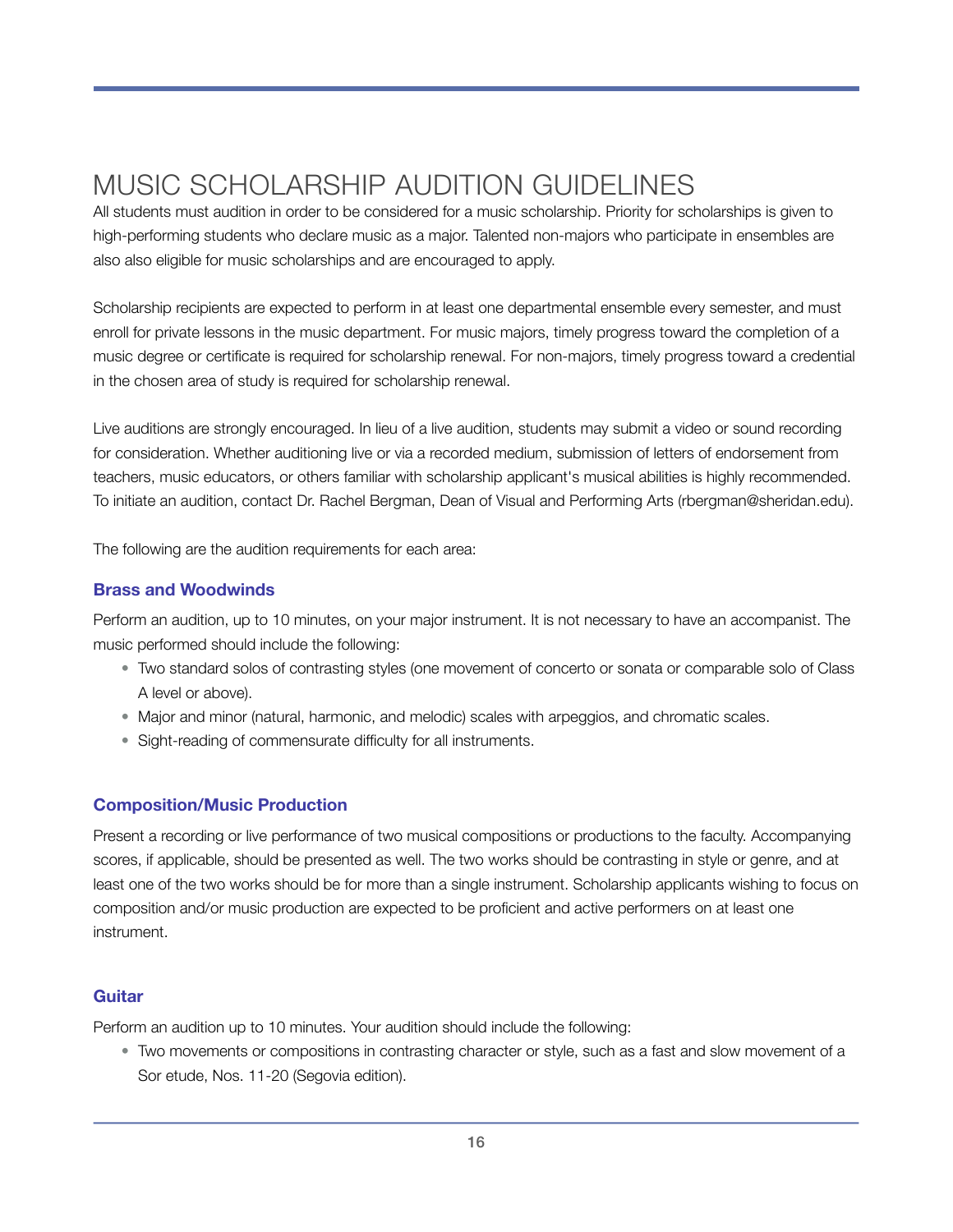• A movement of a Bach suite (or the equivalent).

Candidates will also be asked to sight-read a jazz lead sheet (once playing the melody and then once comping the harmonies) and demonstrate knowledge of major scales and arpeggios, and melodic minor scales and arpeggios.

#### **Percussion**

Required audition areas (must do both)

- A solo on marimba, vibraphone, or xylophone. The solo may be for two or four mallets (a four-mallet solo is strongly encouraged).
- A snare drum solo that demonstrates concert style.

Choice areas (choose one or more)

- Timpani: A solo for two, three, or four drums. Excerpts from the standard orchestral repertoire would also be acceptable.
- Multiple percussion instruments: A solo on any combination of percussion instruments.
- Drum Set: A prepared solo and/or improvisation in a variety of styles.
- World percussion instruments: A prepared solo and/or improvisation in an area of your choice.

#### **Piano**

Perform an audition up to 10 minutes. Your audition should include two memorized solos from two different time periods:

- A Bach keyboard composition with a contrapuntal texture (invention, fugue, etc.).
- A movement of a sonata by Haydn, Mozart, or Beethoven.
- A Romantic work by composers such as Chopin, Brahms, and Schumann.
- A 20th century work by a composer such as Debussy, Bartók or other major composer writing after 1900.

Candidates will also be asked to sight-read at least two excerpts and demonstrate knowledge of major and melodic minor scales.

#### **Strings**

Perform an audition up to 10 minutes. It is not necessary to have an accompanist. If you do require an accompanist, please send one copy of your audition music to arrive at least two weeks prior to the audition date.

Please prepare the following:

• Two major scales and any melodic minor scale.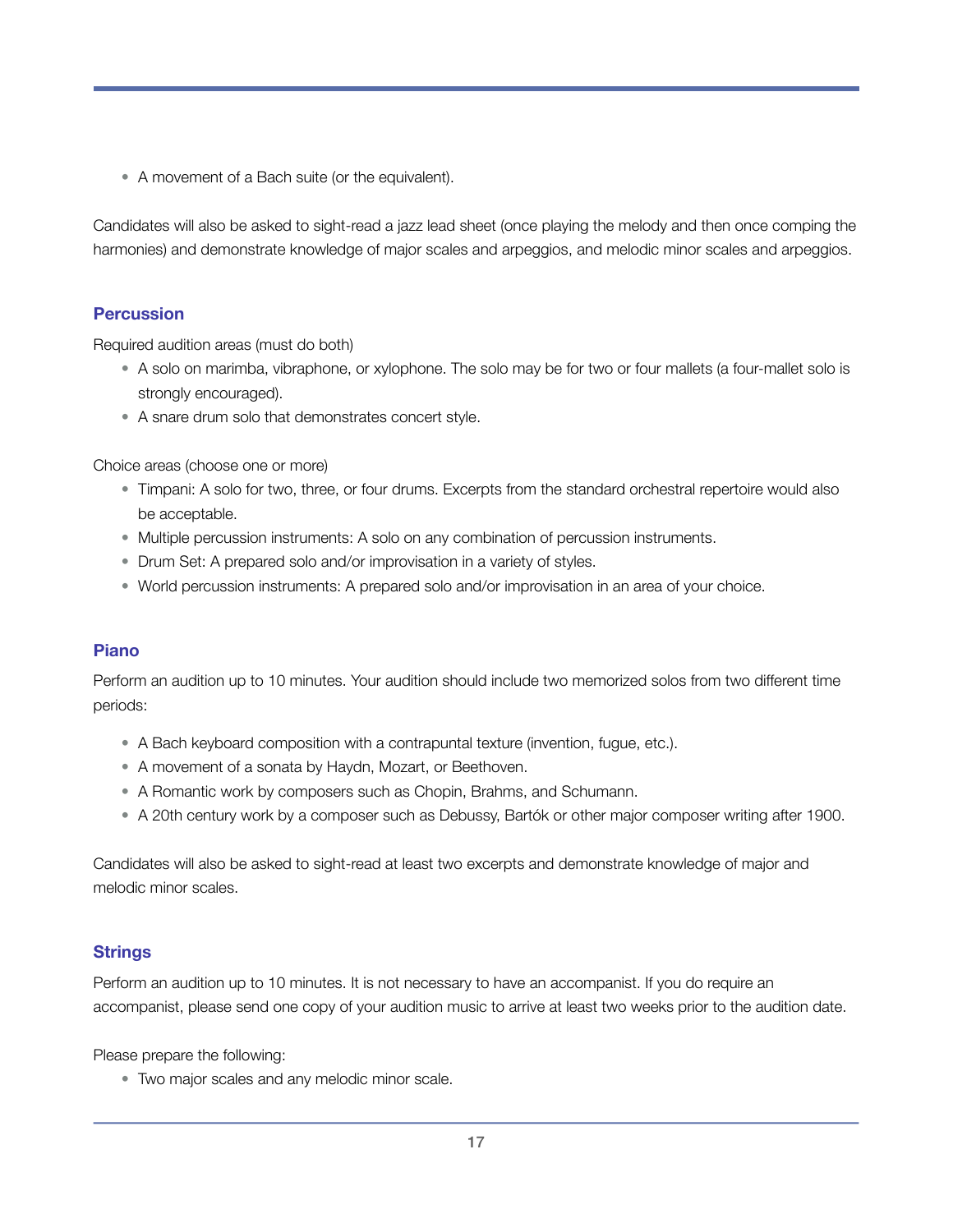• A movement of concerto or sonata. Alternatively, the candidate may perform three contrasting orchestral excerpts.

#### **Voice**

Perform an audition up to 10 minutes. You may bring your own accompanist, or we will provide one. If you will require our accompanist, please send one copy of your audition music to arrive at least two weeks prior to the audition date. You will be evaluated based on tonal quality, rhythm, intonation, phrasing, interpretation, diction, and stage presence, as well as overall musical ability and accuracy.

Your audition should include two selections of contrasting styles to be sung by memory (may include an appropriate opera or oratorio aria). One song must be in English; the second song may be in English or a foreign language.

Candidates will also be asked to sight-read a few aural theory exercises.

## <span id="page-17-0"></span>DEPARTMENT POLICIES—ACADEMIC

## **PRIVATE MUSIC LESSONS AND JURY REQUIREMENTS**

All students enrolled in applied lessons will receive a minimum of 14 lessons per semester. Lesson meetings are a minimum of 30 minutes for 1-credit lessons, and 50 minutes for 2-credit lessons. 50-minute lessons are intended for students who plan to pursue a music degree with a performance emphasis. All lessons are listed as "TBA" (to be arranged) in the class schedule. Students are responsible for contacting the instructor to arrange a mutually convenient weekly meeting time for the semester. Contact must be made prior to the final Friday of the week of classes. Students who fail to make contact with the instructor by that time will be dropped from the roster.

Applied music lessons for music majors are offered at two undergraduate levels:

<span id="page-17-2"></span>• 1000 Level—First year majors should enroll for 1000-level lessons in both the fall and spring of the freshman year. A jury is required at the end of each semester of study[.2](#page-17-1)

<span id="page-17-1"></span><sup>&</sup>lt;sup>2</sup>A jury is a semester-end formal exam by a panel of music faculty. Students typically demonstrate technique (such as scales), and then perform a musical work studied that semester. As technique and repertoire vary greatly from instrument to instrument, the format and length of the jury is not standardized. The specific content and structure of the jury will be tailored to the student's major instrument and level of study with the guidance of the student's studio teacher.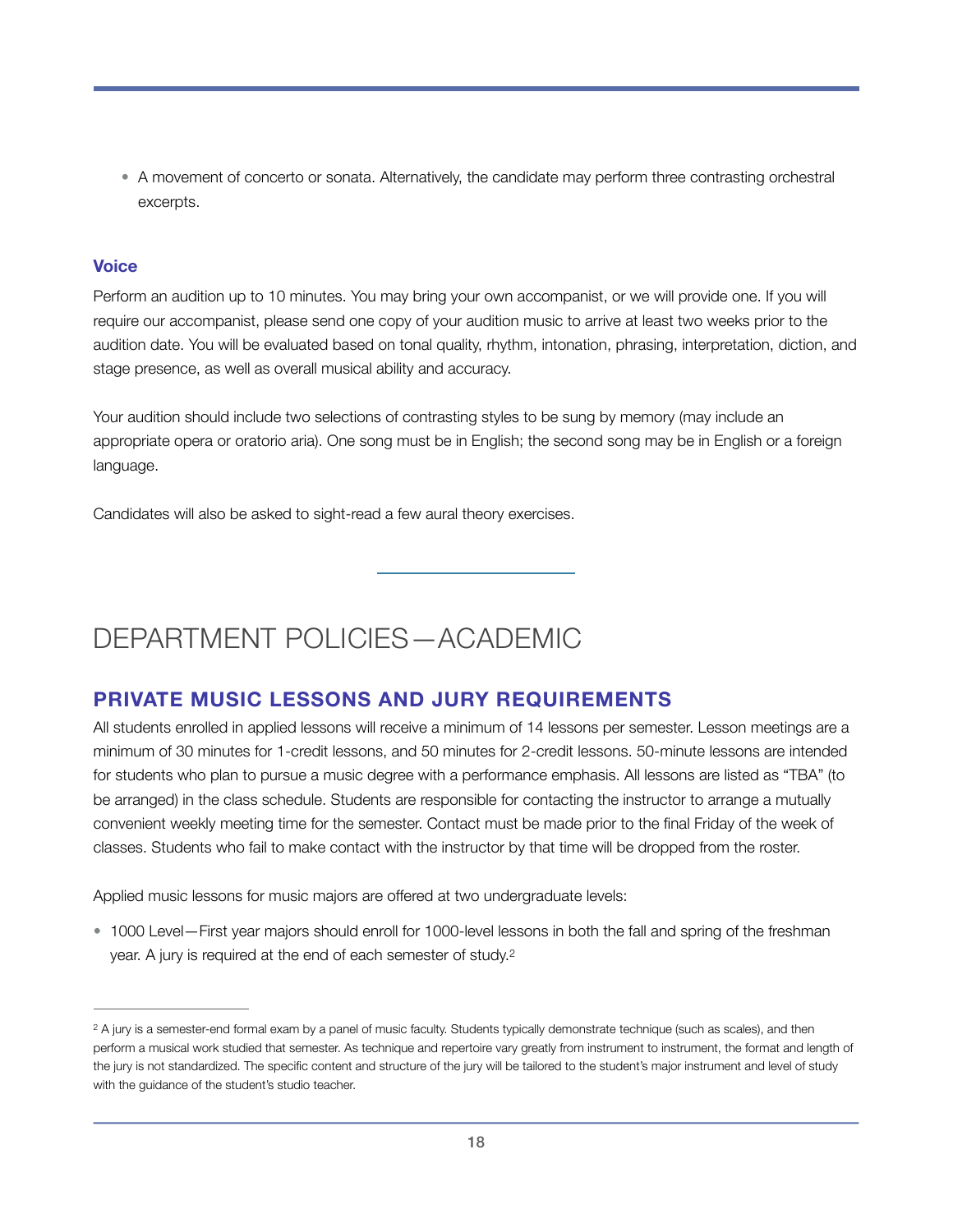• 2000 Level—Second-year majors who have completed two semesters of 1000-level lessons should register for 2000-level lessons in the fall and spring semesters of the sophomore year. A jury is required at the end of each semester of study.

Music majors who wish to study an instrument in addition to the declared primary instrument should enroll for an applicable lesson from series MUSC 1073-1079: Lessons for Non-Majors. For these lessons, no jury is required, and the higher standards of music-major lessons aren't applied as assessment of student achievement.

### **MUSIC CORE COURSE WITHDRAWAL OR FAILURE**

Music majors pursuing the AFA are expected to enroll in and satisfactorily complete one of each of the music core classes every semester (Written Theory, Aural Theory, Class Piano, a private lesson, and an ensemble). Certificate seekers should enroll in and complete at least one core class each semester (Intro to Music Tech, Live Sound, Intermediate Music Tech, and Music Portfolio). Grades below a C, withdrawal, or failure in any of the core classes may jeopardize a student's good standing as a music major, and may result in the reduction or cancellation of music department financial aid.

Of particular concern is withdrawal from or failure of any theory courses. As individual classes in each four-course sequence are offered only once a year, failure to complete of any one of them will add an additional year of study before the student can finish the AFA degree. The department strongly encourages students to complete the core within a four-semester timeframe. Most of these courses are prerequisites for upper-level study; therefore, if a student transfers without finishing a degree, deficiencies in the core classes will result in at least one additional year of study at the transfer institution. Given the trend of rising tuition rates at four-year colleges and universities, this may result in a significant, and unnecessary, financial cost for the student.

## **TUTORING SERVICES**

Free tutoring services are available to all students in a variety of subjects including music courses. The NWCCD Tutoring Center offers students one-on-one and group-based assistance in a variety of programs. Current students may find more information about the Tutoring Center on MyNWCCD.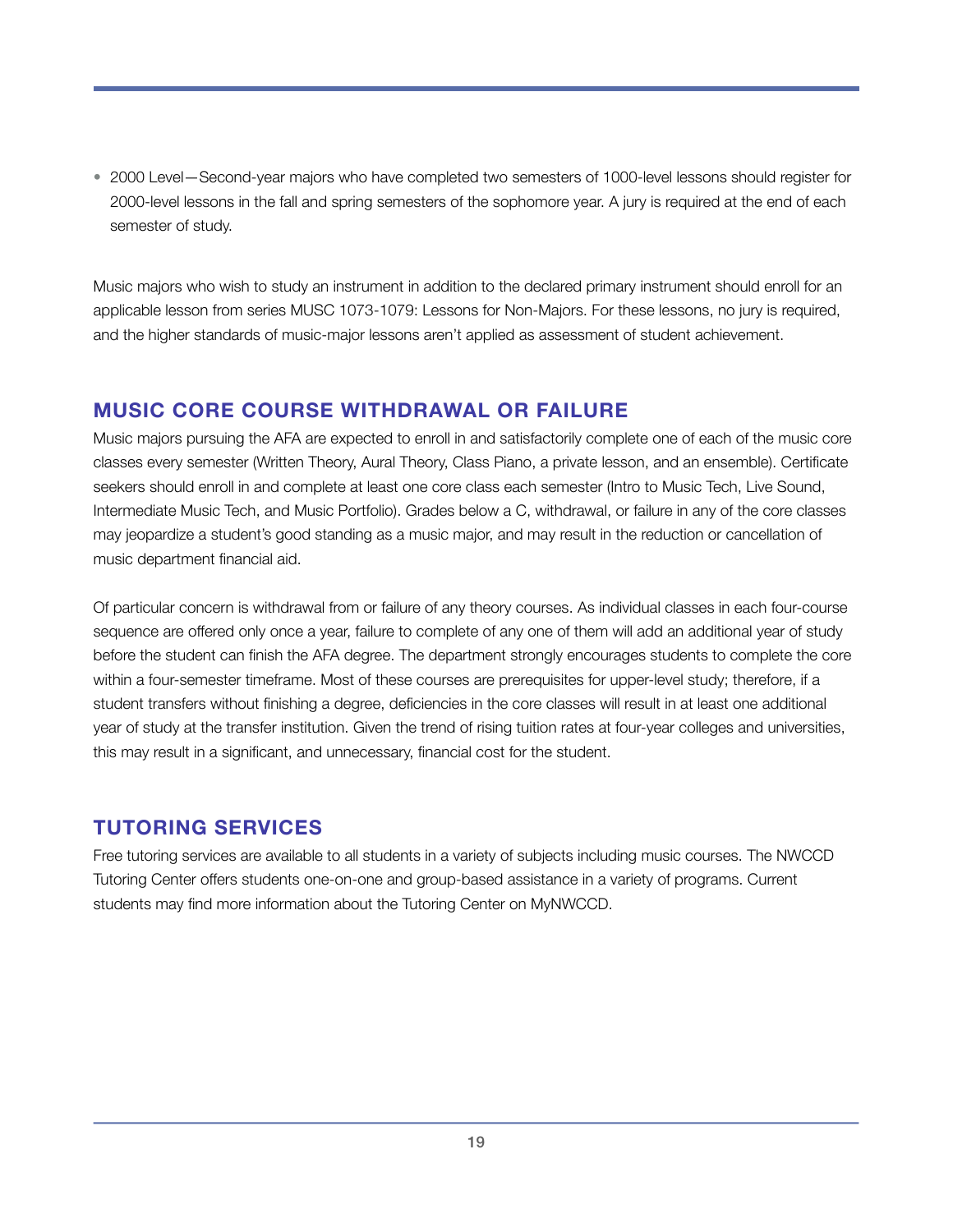### **PIANO GUIDELINES FOR MUSIC MAJORS**

As a general rule of thumb, all AFA-seeking music majors should enroll for and complete the entire four-semester sequence of Class Piano. This is particularly essential for those who plan to transfer to a four-year institution. More specific guidelines are as follows:

- Music majors with no prior keyboard experience, or those who have not studied piano within the five years prior to enrollment as a music major should enroll for MUSC 1290 Class Piano I and complete the four-semester sequence in order.
- Music majors with keyboard experience (three or more years of recent study) may elect to "test out" of the first course of the four-semester sequence. Study materials for the test-out exam can be obtained from any of our piano faculty members. The exam will include a theory rudiments test. The test-out exam must be completed before the end of the first week of classes of the fall semester. The student should register for and remain enrolled in Class Piano I until the exam is successfully passed. A grade of 75% or better on the exam is considered a passing grade..

#### **Class Piano Sequence Test-Out Policy**

#### (for Experienced Piano Students)

The purpose of the class piano sequence is to develop or expand solo performance and/or accompanying skills through individual instruction, ensemble activities, performance opportunities, and individual practice and study. The sequence also reinforces concepts learned in written and aural theory courses. The four courses of the class piano sequence are required for completion of the AFA in Music.

Students with several years of private piano training may find some of the content of the first class piano course in the sequence rudimentary and unnecessary for completion of their core music training at Sheridan College. It is with these students in mind that the following policy procedure for challenging the first course in the sequence has been implemented:

**Step 1:** The student should consult with the class piano instructor to determine the best course of action for the student's particular situation. This should occur on the first day of Class Piano I.

**Step 2:** If it is determined that the student should challenge Class Piano I, the class piano instructor or other member of the piano faculty will administer the exam to the student at a mutually convenient time. The exam must be completed by the end of the first week of fall semester classes.

**Step 3:** If successfully challenged, the student and instructor should fill out the top portion of a Program Waiver form, available from the Records Office.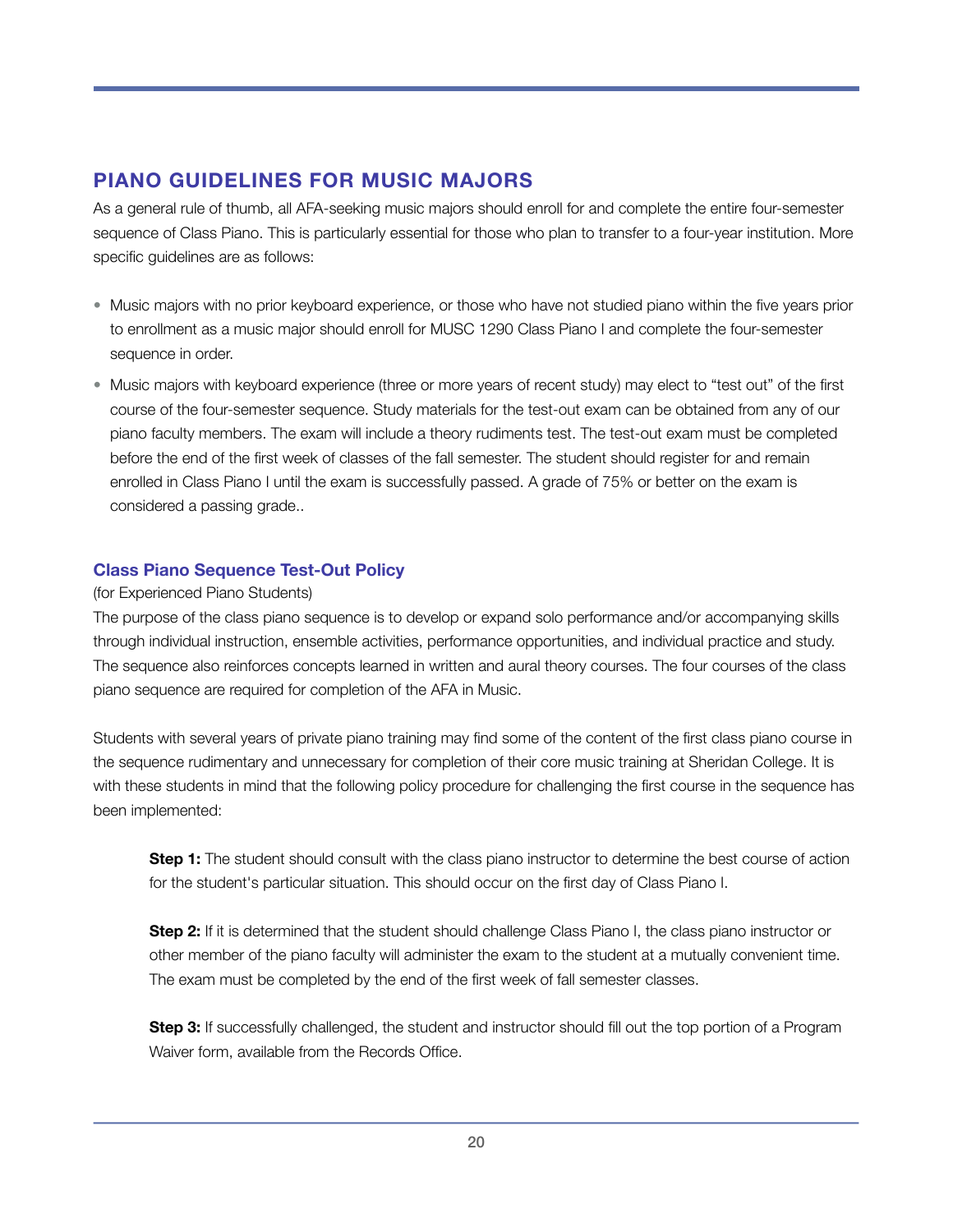<span id="page-20-1"></span>**Step 4:** The student should take the partially completed form(s) to a music advisor, who will collect the remaining signatures. Once ultimately signed by the Chief Academic Officer, the requirement for the course will be waived. NOTE: The student may have to take an elective course in place of the waived credit in order to meet the minimum number of credits for graduation.

#### **Piano Proficiency Examination Requirements & Study Guid[e3](#page-20-0)**

MUSC 2395 Piano Proficiency Exam is a required exit exam for the AFA in Music (General track). It serves as proof of keyboard competency for students transferring to a four-year college or university. At Sheridan College, it is administered in several sections during the final weeks of Class Piano IV.

#### 1. **Technique** —

- Perform any major or harmonic minor scale, parallel motion, hands together in two octaves with correct fingering.
- Perform any major or minor arpeggio, parallel motion, hands together in two octaves with correct fingering.
- Perform any major or minor cadential progression with correct fingering.
- Perform the two vocal warm-up exercises on p. 4 as instructed.
- 2. **Sight-Reading Literature** Perform at sight a homophonic composition that uses a simple chordal accompaniment, and a simple four-part hymn.
- 3. **Improvisation** Improvise for a minimum of two minutes using a pre-approved harmonic framework such as the 12-bar blues pattern.
- 4. **Score Reading** Prepare a multi-part score to realize at the piano based on the student's area of specialty.
- 5. **Harmonization and Transposition** Choose one major melody lead sheet and one minor melody lead sheet to harmonize. Use an appropriate accompaniment other than block chords. Be able to transpose both of your melodies to a key of your choice. One of the transpositions should be greater than a step above or below the original key. For the transposition, a block-chord accompaniment is acceptable.

<span id="page-20-0"></span><sup>&</sup>lt;sup>3</sup>This study guide is for SC's general transfer piano proficiency exam. Students planning to transfer to UW, BHSU, or other four-year institution should prepare from those institutions' respective piano proficiency guidelines. Consult with a member of the piano faculty for more information.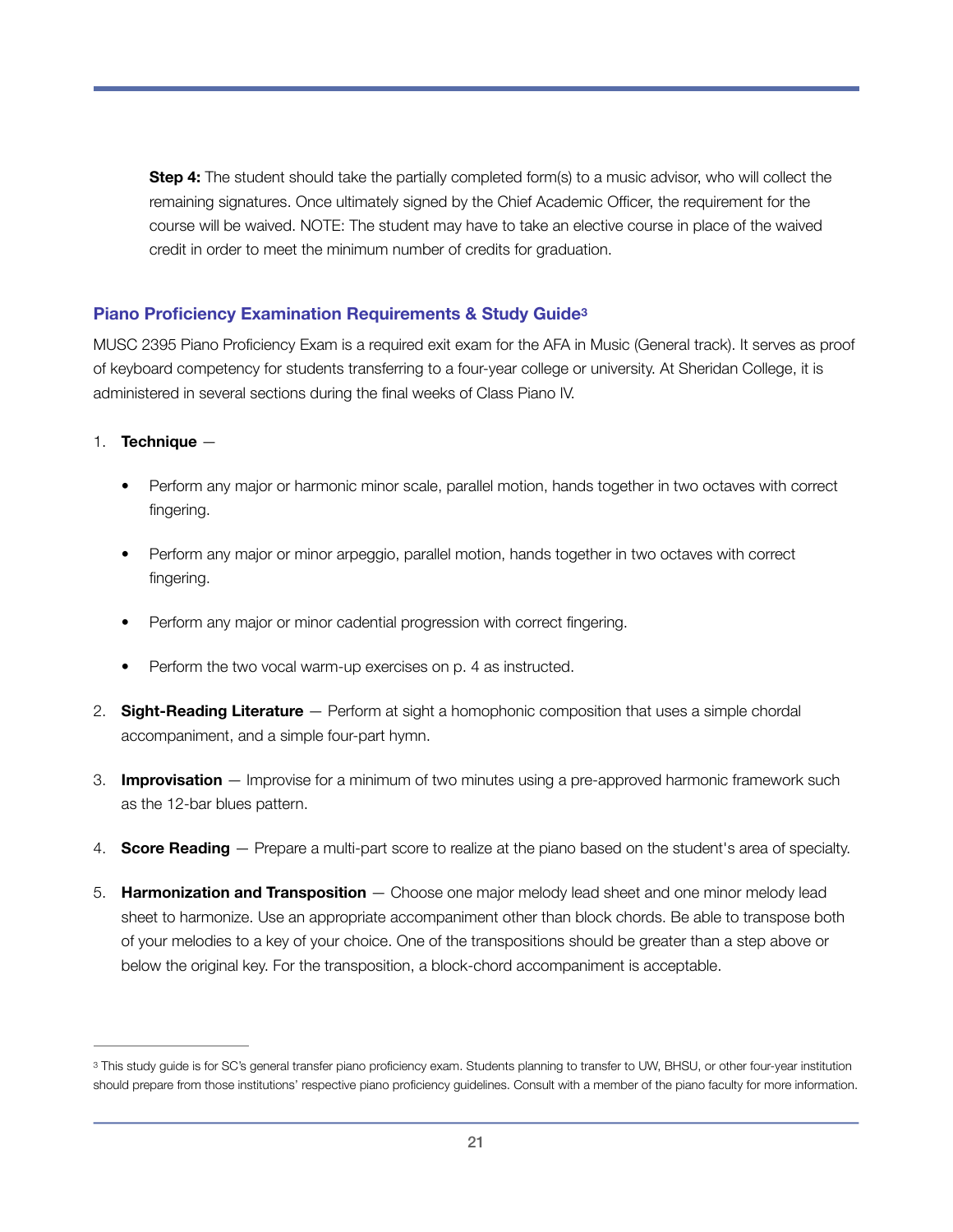- 6. **Sight-Reading Harmonization** Harmonize lead sheets of two simple melodies at sight using primary chords. One melody will be in a major key and the other in a minor key. Use an accompaniment appropriate for each melody (block chords are acceptable).
- 7. **Accompaniment** Choose and prepare a simple vocal or instrumental accompaniment related to the student's area (it is not necessary to bring a soloist to the exam).
- 8. **Transposition** Transpose one of the prepared lead sheets from the harmonization section above into two keys (M2, M3, P4 or P5 from the original key). Do the same for one of the sight-reading harmonizations. For each, use the same accompaniment applied to the original keys.
- 9. **Prepared Literature** Prepare and perform two works from Agay: Easy Classics to Moderns (or other works of similar difficulty). The pieces should be from two contrasting stylistic periods.
- 10. **Extra Credit: Sing and Play** Prepare and sing, while accompanying yourself at the piano, a patriotic song such as "America," "America the Beautiful," or "The Star-Spangled Banner."

## <span id="page-21-0"></span>DEPARTMENT POLICIES—FACILITIES

#### **Instrumental Rehearsal Hall**

W137 serves as the primary space for mid- to large-sized instrumental ensembles, and can double as a recital hall. Student rehearsals are permissible when regularly scheduled rehearsals or classes are not in session.

#### **Choral Rehearsal Hall**

W129 serves as the primary space for choral ensembles, and can also double as a recital hall. Student rehearsals are permissible when regularly scheduled rehearsals or classes are not in session.

#### **Practice Rooms**

The department has several practice areas that are dedicated to student use, with additional rooms available when classes are not in session. Sign-up sheets are placed on the doors of the dedicated rooms at the start of each semester. Students may reserve a regular daily practice time by blocking out time on the sign-up sheet. Otherwise, students are free to use any vacant room as needed. Please refrain from bringing food and beverages into the practice rooms. Technical issues with pianos should be reported to any member of the faculty.

#### **Practice Rooms/Resources**

• W123 - Chamber music rehearsal room/distance lessons studio; 1 grand piano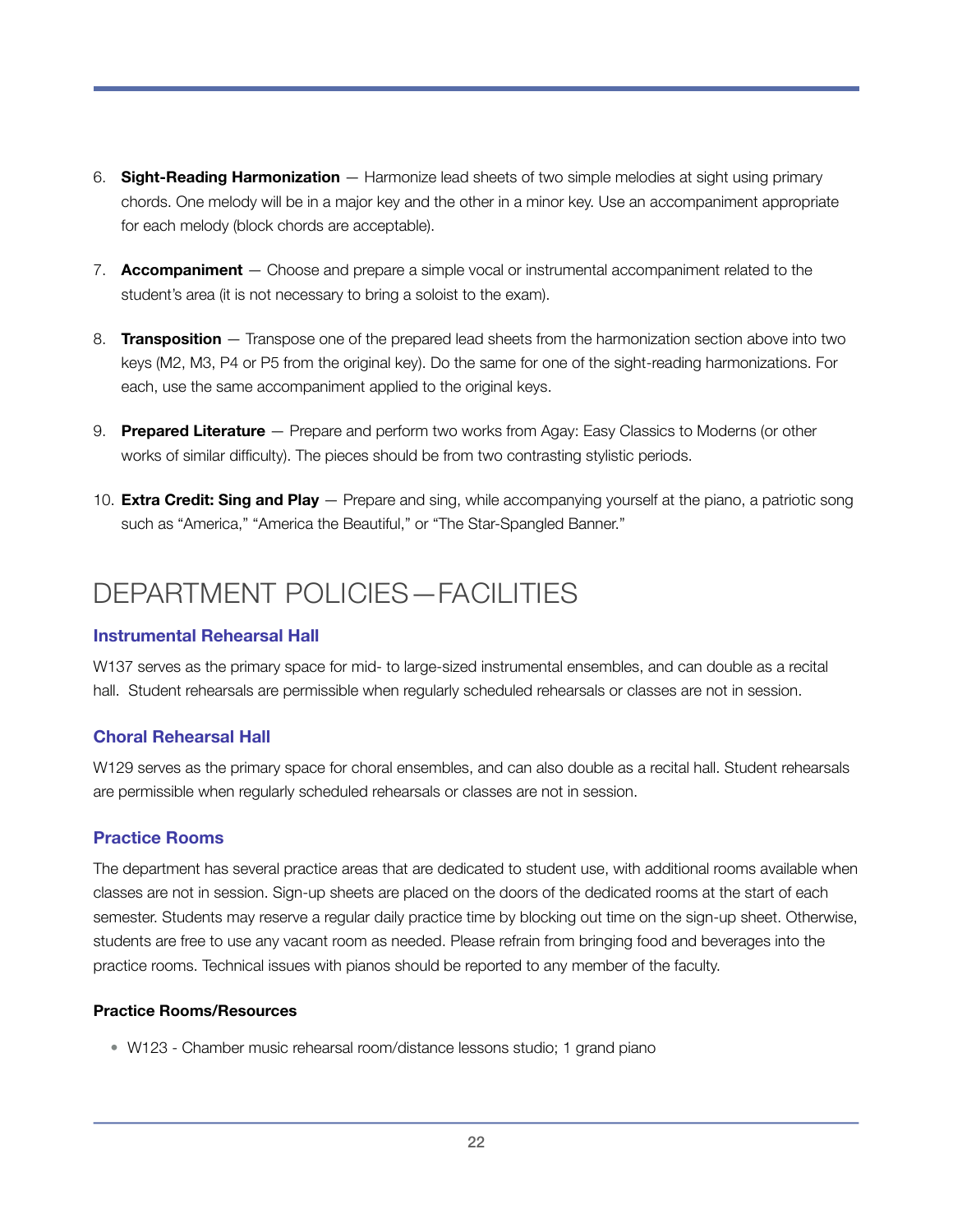- W128 Class piano lab; 15 digital pianos and 2 upright pianos
- W129C Recording studio isolation booth; 1 upright piano
- W136 Large lesson/practice room; 1 upright piano
- W130 History/Theory classroom; 1 grand piano
- W140L Practice room; 1 upright piano
- W140M Practice room; 1 upright piano
- W140N Practice room; no piano
- W140P Practice room; 1 upright piano
- W141A- Practice room; 1 upright hybrid piano

#### **Music Technology Lab**

This lab is located in W139 and contains iMac computers with music-specific and general computing software for student use. This space doubles as a classroom for music technology courses. Please check the schedule on the door before entering the lab to verify that a class is not in session. Some instructors will allow students to work during their classes, but always ask before assuming that this is permissible.

Any technical issue with computer software or hardware should be promptly reported to the I.T. office or any instructor who teaches a class in the lab.

#### **Recording Studio**

The Recording Studio houses a Pro Tools HD system along with a microphone locker and other recording accessories. The studio's main purpose is to serve the academic and creative needs of students currently enrolled in the Music Technology program at Sheridan College, and to record college ensembles when the need arises.

Students must successfully complete MUSC 2430 Intermediate Music Technology with a grade of 75% or better before being eligible to use the studio. Alumni of the program, with permission, may use the facilities when not in use by currently enrolled students. General students and non-students may not book studio time. Access to the space for these individuals is restricted to their participation in the recording projects of currently enrolled music technology students, approved projects of music technology alumni, or departmental projects.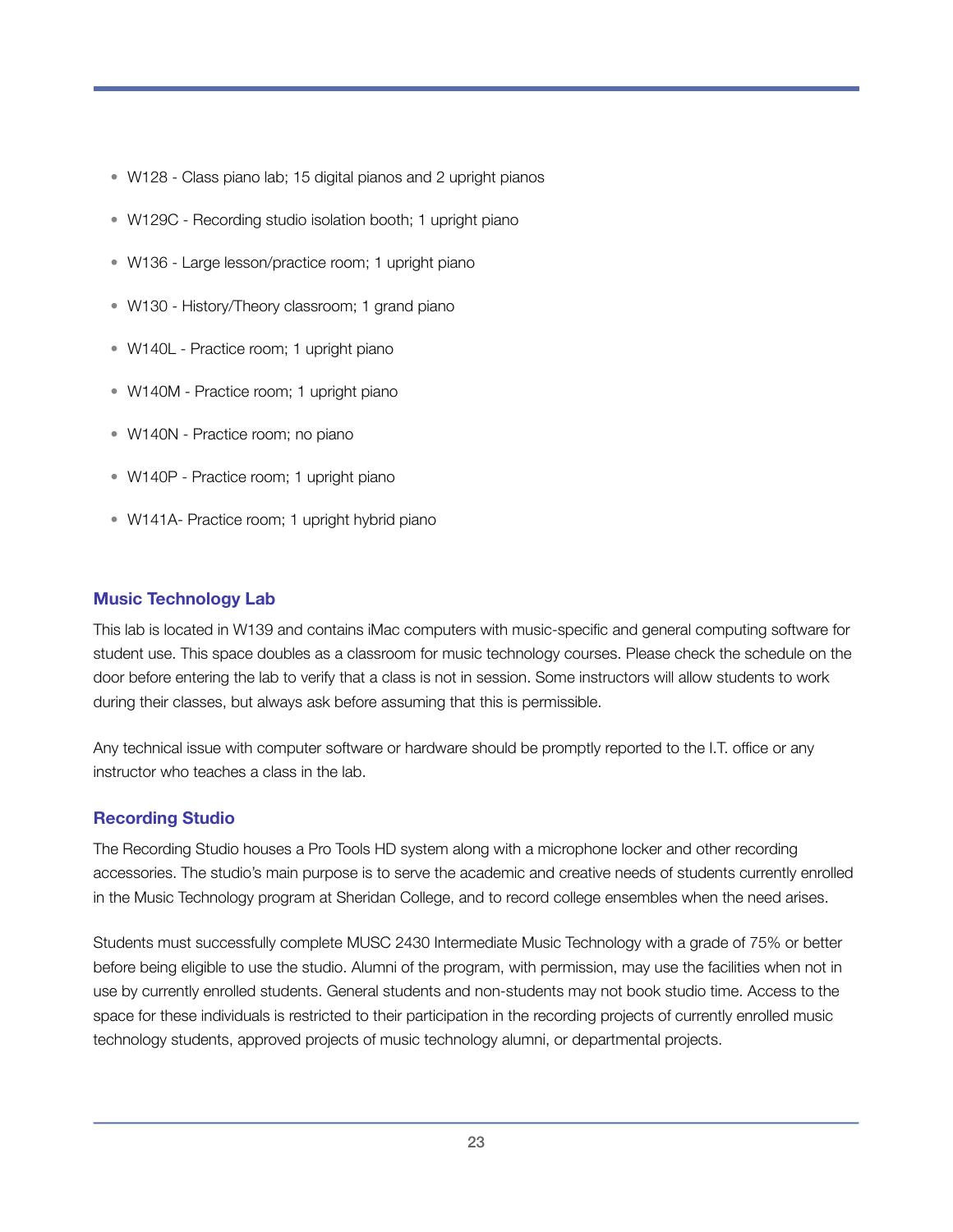Detailed policies regarding the Recording Studio may be obtained from the studio administrator.

#### **Kinnison Hall**

The Whitney Center for the Arts' Kinnison Hall hosts official music department concerts and recitals as well as guest artists and touring events. Requests for any sort of student use should be made through a member of the music faculty who will in turn act as liaison between the student and the executive director of the WCA.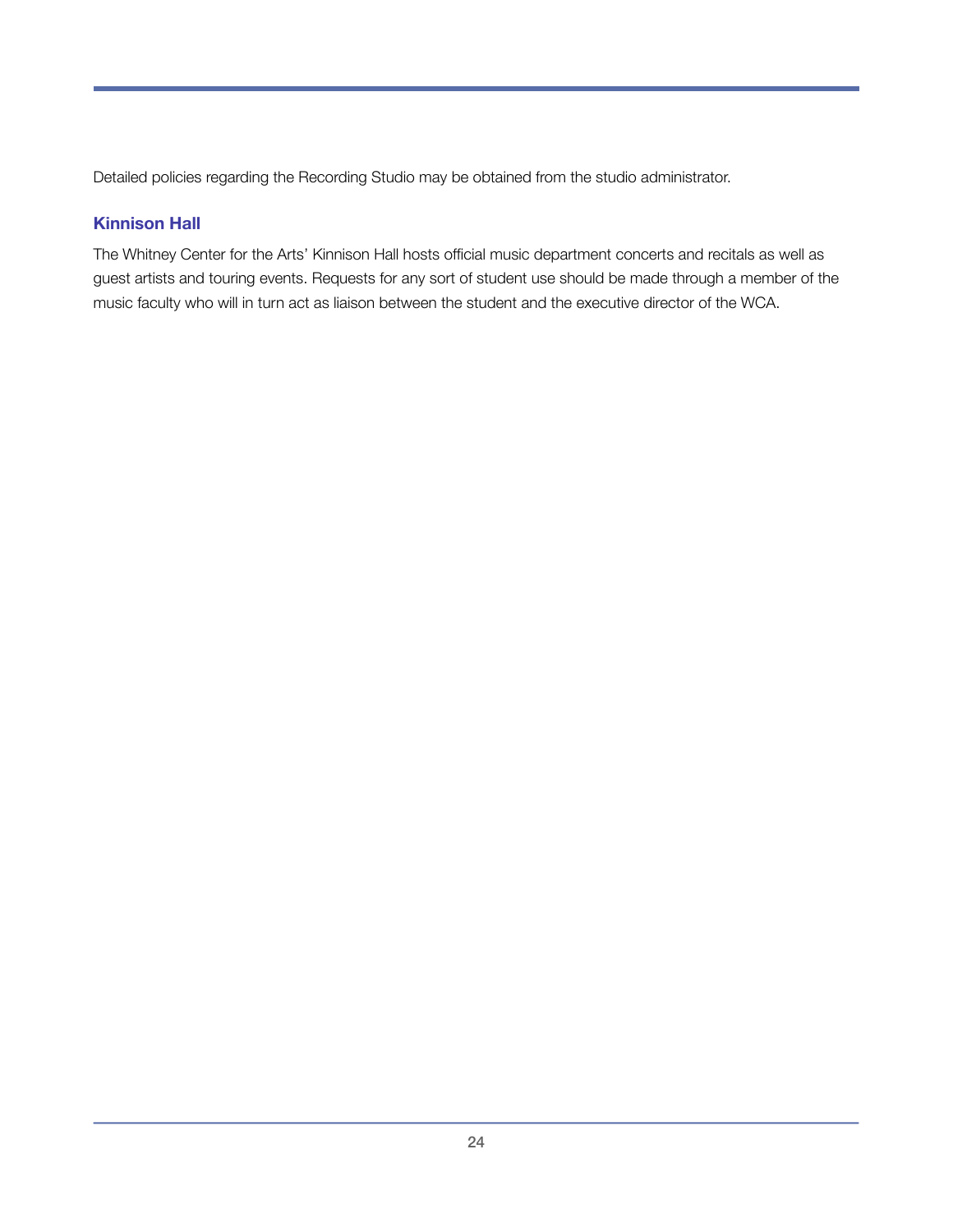## <span id="page-24-0"></span>ADVISING TOOLS **COMPLETION CHECKLIST: AFA DEGREE IN MUSIC**

#### **Major Area: 44 credits**

| <b>MUSC Course</b>        | Cr.                       | Year 1 FA | Year 1 SP | Year 2 FA | Year 2 SP |
|---------------------------|---------------------------|-----------|-----------|-----------|-----------|
| 1xxx Lesson I             | $\mathbf{1}$              |           |           |           |           |
| 1xxx Lesson I             | $\mathbf{1}$              |           |           |           |           |
| 2xxx Lesson II            | $\mathbf{1}$              |           |           |           |           |
| 2xxx Lesson II            | 1                         |           |           |           |           |
| 1xxx Ensemble             | 1                         |           |           |           |           |
| 1xxx Ensemble             | 1                         |           |           |           |           |
| 1xxx Ensemble             | $\mathbf{1}$              |           |           |           |           |
| 1xxx Ensemble             | 1                         |           |           |           |           |
| 0200 Convocation          | $\mathsf 0$               |           |           |           |           |
| 0200 Convocation          | $\mathsf 0$               |           |           |           |           |
| 0200 Convocation          | $\mathsf 0$               |           |           |           |           |
| 0200 Convocation          | $\mathsf 0$               |           |           |           |           |
| 1030 Written Theory I     | $\ensuremath{\mathsf{3}}$ |           |           |           |           |
| 1035 Aural Theory I       | 1                         |           |           |           |           |
| 1290 Class Piano I        | 1                         |           |           |           |           |
| 1415 Intro to Music Tech  | $\ensuremath{\mathsf{3}}$ |           |           |           |           |
| 1040 Written Theory II    | $\ensuremath{\mathsf{3}}$ |           |           |           |           |
| 1045 Aural Theory II      | 1                         |           |           |           |           |
| 1295 Class Piano II       | $\mathbf{1}$              |           |           |           |           |
| xxxx Prof. Explor. Elect. | $\ensuremath{\mathsf{3}}$ |           |           |           |           |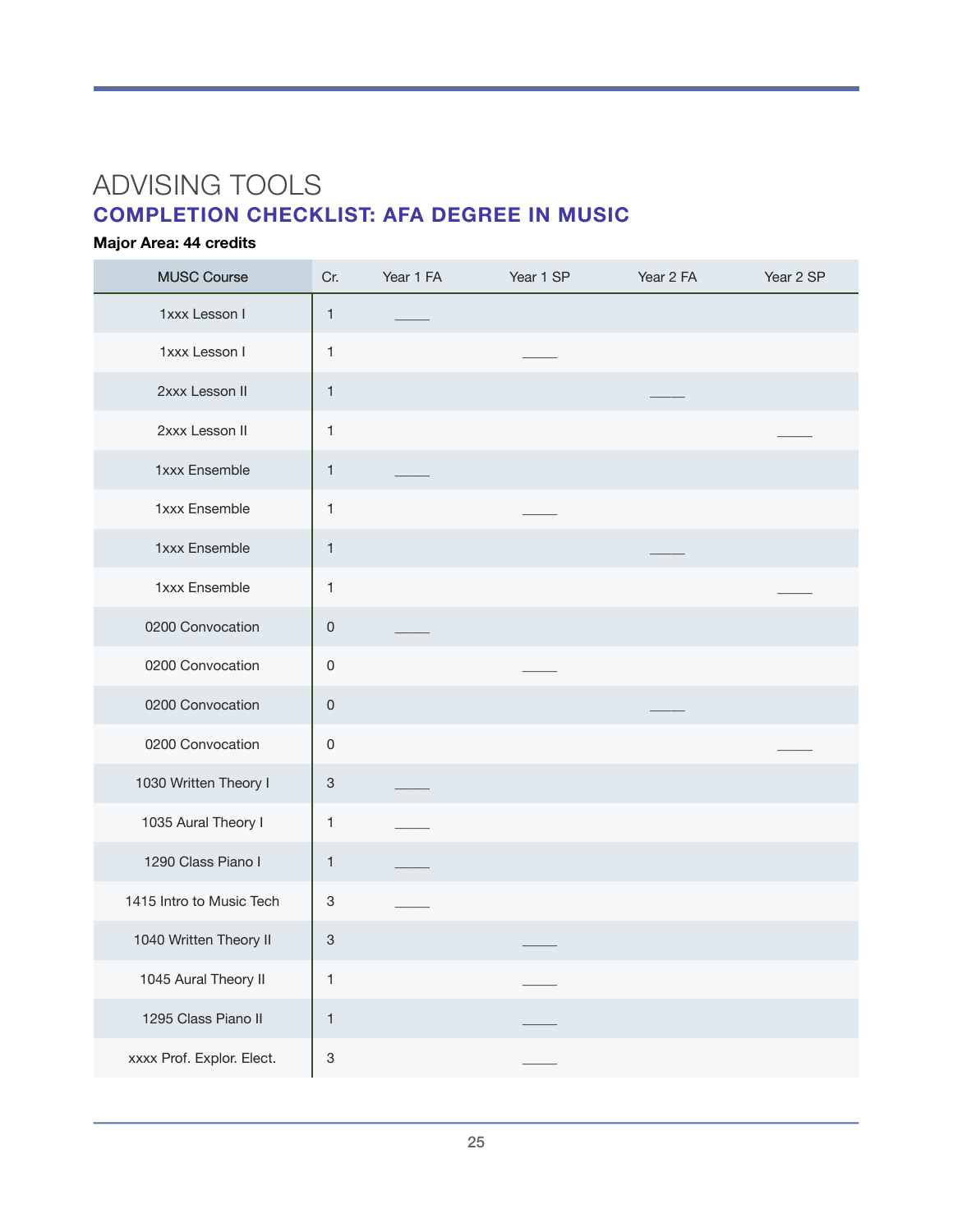| <b>MUSC Course</b>               | Cr.                       | Year 1 FA | Year 1 SP | Year 2 FA | Year 2 SP |
|----------------------------------|---------------------------|-----------|-----------|-----------|-----------|
| 2030 Written Theory III          | $\ensuremath{\mathsf{3}}$ |           |           |           |           |
| 2035 Aural Theory III            | 1                         |           |           |           |           |
| 2050 History of Western Music I  | $\mathfrak{S}$            |           |           |           |           |
| 2290 Class Piano III             | 1                         |           |           |           |           |
| xxxx Cultural Con. Elec.         | $\overline{c}$            |           |           |           |           |
| 2040 Written Theory IV           | 3                         |           |           |           |           |
| 2045 Aural Theory IV             | 1                         |           |           |           |           |
| 2055 History of Western Music II | 3                         |           |           |           |           |
| 2295 Class Piano IV              | 1                         |           |           |           |           |
| 2395 Piano Proficiency Exam      | $\mathbf 0$               |           |           |           |           |
| 2500 Music Portfolio             | $\overline{2}$            |           |           |           |           |

#### **General Education Studies: 16 credits**

| <b>MUSC Course</b>            | Cr. | Year 1 FA | Year 1 SP | Year 2 FA | Year 2 SP |
|-------------------------------|-----|-----------|-----------|-----------|-----------|
| ENGL 1010 English I           | 3   |           |           |           |           |
| Adv. Writing Requirement      | 3   |           |           |           |           |
| <b>Basic Math Requirement</b> | 3   |           |           |           |           |
| Government Requirement        | 3   |           |           |           |           |
| Science Requirement           | 4   |           |           |           |           |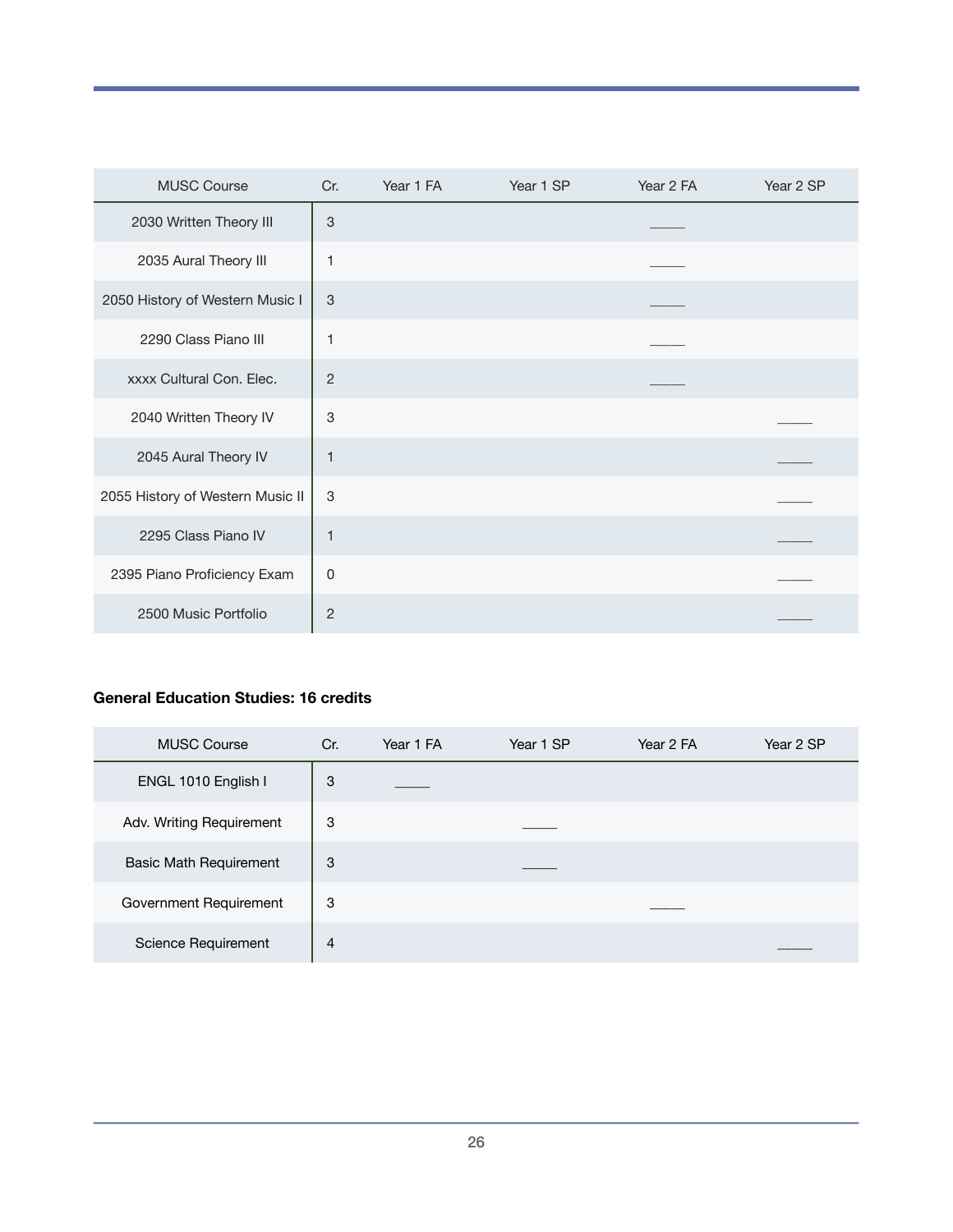## **COMPLETION CHECKLIST: AFA DEGREE IN MUSIC TECHNOLOGY**

#### **Major Area: 44 credits**

| <b>MUSC Course</b>           | Cr.                       | Year 1 FA | Year 1 SP | Year 2 FA | Year 2 SP |
|------------------------------|---------------------------|-----------|-----------|-----------|-----------|
| 1xxx Lesson I                | 1                         |           |           |           |           |
| 1xxx Lesson I                | 1                         |           |           |           |           |
| 2xxx Lesson II               | $\mathbf{1}$              |           |           |           |           |
| 2xxx Lesson II               | 1                         |           |           |           |           |
| 1xxx Ensemble                | 1                         |           |           |           |           |
| 1xxx Ensemble                | $\mathbf{1}$              |           |           |           |           |
| 1xxx Ensemble                | 1                         |           |           |           |           |
| 1xxx Ensemble                | 1                         |           |           |           |           |
| 0200 Convocation             | $\mathsf 0$               |           |           |           |           |
| 0200 Convocation             | $\mathsf 0$               |           |           |           |           |
| 0200 Convocation             | $\mathsf 0$               |           |           |           |           |
| 0200 Convocation             | $\mathsf 0$               |           |           |           |           |
| 1030 Written Theory I        | 3                         |           |           |           |           |
| 1035 Aural Theory I          | 1                         |           |           |           |           |
| 1290 Class Piano I           | 1                         |           |           |           |           |
| 1415 Intro to Music Tech     | $\ensuremath{\mathsf{3}}$ |           |           |           |           |
| 1040 Written Theory II       | 3                         |           |           |           |           |
| 1045 Aural Theory II         | $\mathbf{1}$              |           |           |           |           |
| 1295 Class Piano II          | 1                         |           |           |           |           |
| 2430 Intermediate Music Tech | $\ensuremath{\mathsf{3}}$ |           |           |           |           |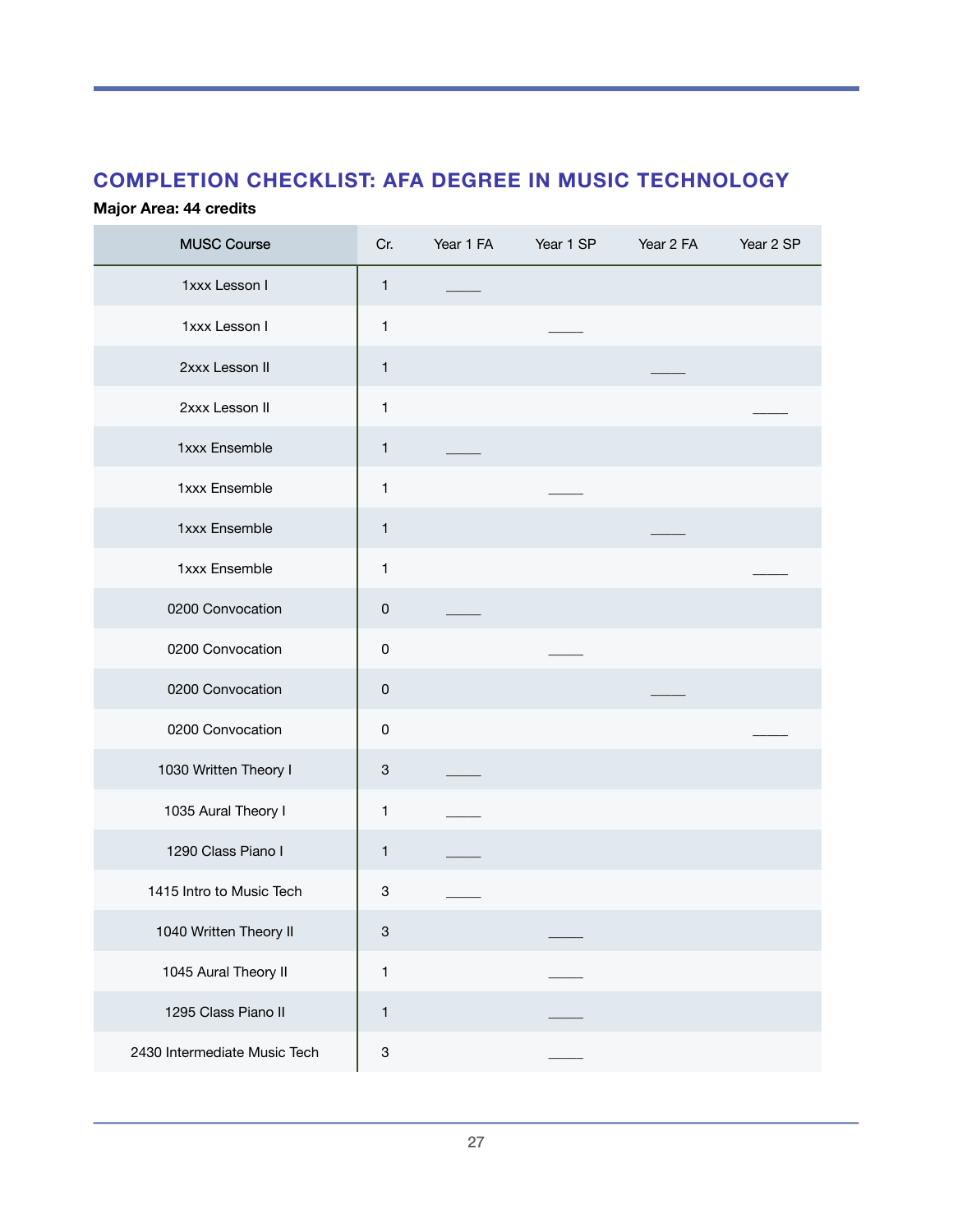| <b>MUSC Course</b>                    | Cr.            | Year 1 FA | Year 1 SP | Year 2 FA | Year 2 SP |
|---------------------------------------|----------------|-----------|-----------|-----------|-----------|
| 2050 History of Western Music I       | 3              |           |           |           |           |
| 2410 Live Sound                       | 2              |           |           |           |           |
| 2445 Topics in Music Tech             | 1              |           |           |           |           |
| <b>xxxx Free Elective</b>             | 2              |           |           |           |           |
| <b>xxxx Cultural Context Elective</b> | 3              |           |           |           |           |
| <b>1xxx Creative Elective</b>         | $\overline{2}$ |           |           |           |           |
| 2055 History of Western Music II      | 3              |           |           |           |           |
| 2500 Music Portfolio                  | $\overline{2}$ |           |           |           |           |
| xxxx Professional Exploratory Elect.  | $\overline{2}$ |           |           |           |           |

#### **General Education Studies: 16 credits**

| <b>MUSC Course</b>            | Cr.            | Year 1 FA | Year 1 SP | Year 2 FA | Year 2 SP |
|-------------------------------|----------------|-----------|-----------|-----------|-----------|
| ENGL 1010 English I           | 3              |           |           |           |           |
| Adv. Writing Requirement      | 3              |           |           |           |           |
| <b>Basic Math Requirement</b> | 3              |           |           |           |           |
| Government Requirement        | 3              |           |           |           |           |
| Science Requirement           | $\overline{4}$ |           |           |           |           |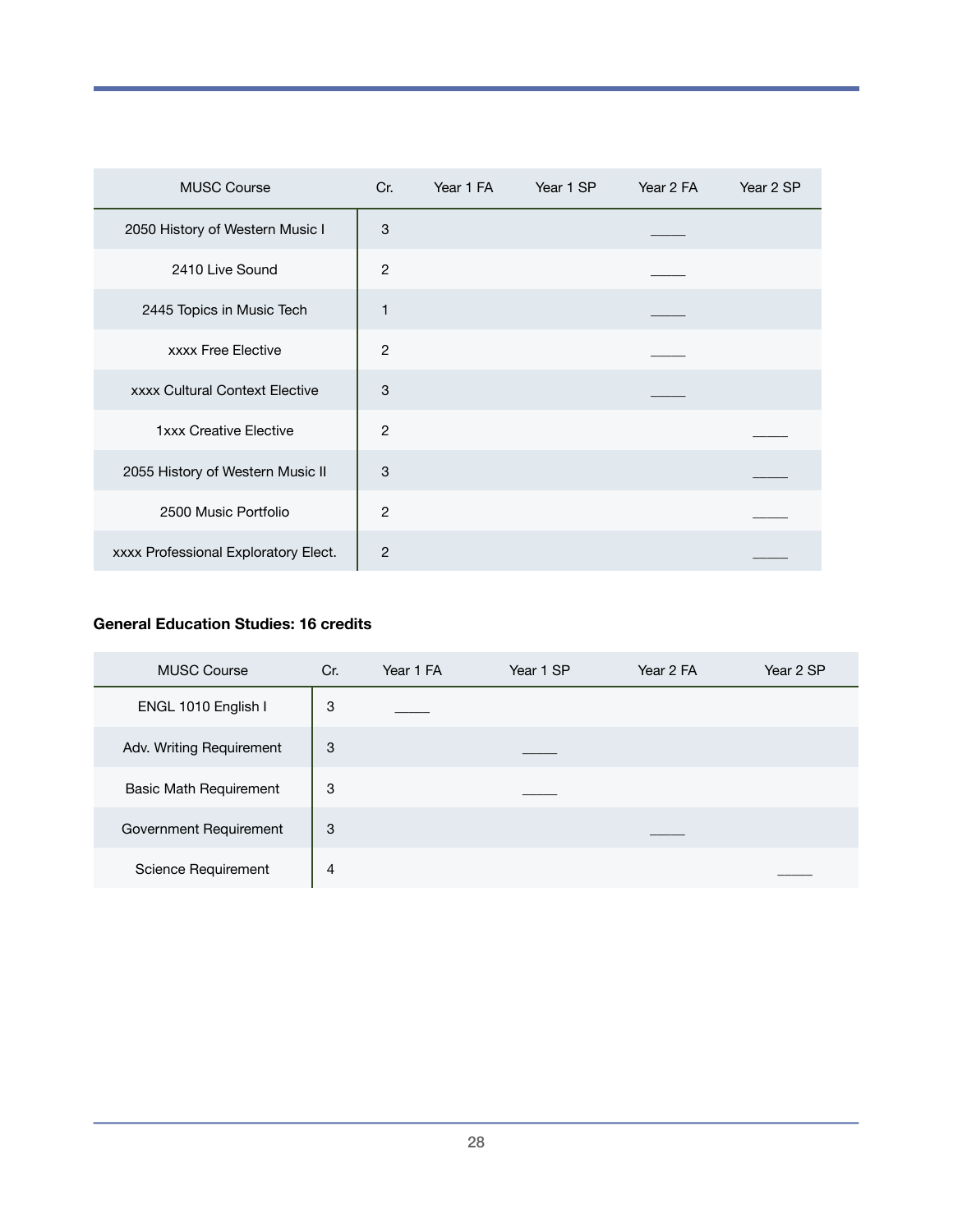## **COMPLETION CHECKLIST: CERTIFICATE OF COMPLETION IN MUSIC TECHNOLOGY**

#### **Major Area: 10 credits • Electives: 5 credits**

#### **Two-Year Option:**

| <b>MUSC Course</b>            | Cr.            | Year 1 FA | Year 1 SP | Year 2 FA | Year 2 SP |
|-------------------------------|----------------|-----------|-----------|-----------|-----------|
| 1xxx Music Literacy Elective* | 3              |           |           |           |           |
| 1415 Intro to Music Tech      | 3              |           |           |           |           |
| 2430 Intermediate Music Tech  | 3              |           |           |           |           |
| 1xxx Creative Elective**      | $\overline{2}$ |           |           |           |           |
| 2410 Live Sound               | $\overline{2}$ |           |           |           |           |
| 2500 Music Portfolio          | $\overline{2}$ |           |           |           |           |

#### **One-Year Option:**

| <b>MUSC Course</b>            | Cr.            | Year 1 FA | Year 1 SP |
|-------------------------------|----------------|-----------|-----------|
| 1xxx Music Literacy Elective* | 3              |           |           |
| 1415 Intro to Music Tech      | 3              |           |           |
| 1xxx Creative Elective**      | $\overline{2}$ |           |           |
| 2430 Intermediate Music Tech  | 3              |           |           |
| 2410 Live Sound               | 2              |           |           |
| 2500 Music Portfolio          | $\overline{2}$ |           |           |

\* Students may choose between MUSC 1010 Music Fundamentals or MUSC 1030 Written Theory I.

\*\* Students may choose between MUSC 1070 Composition or MUSC 1272 Songwriting.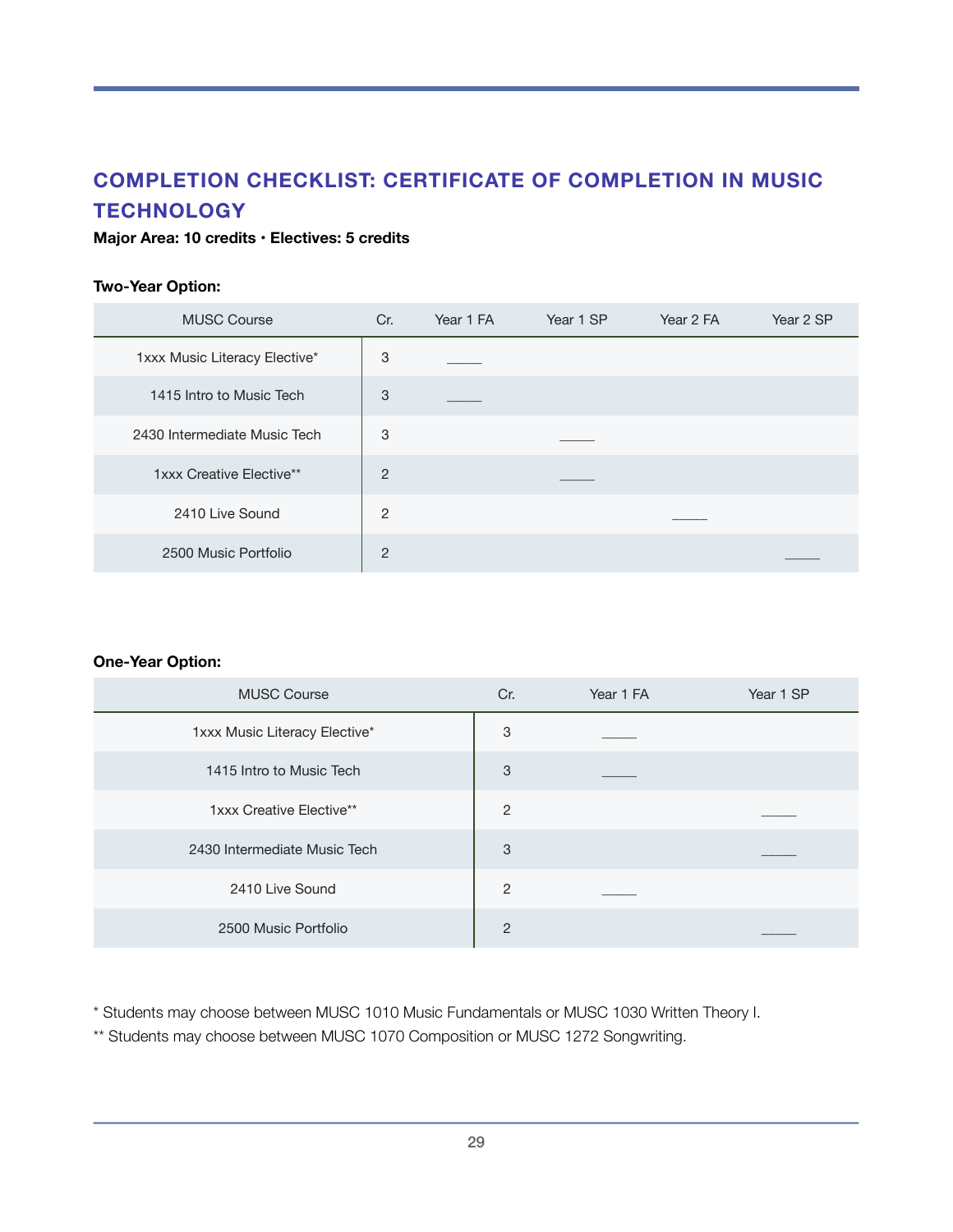## <span id="page-29-0"></span>DEPARTMENT OF MUSIC COURSE ROTATION CALENDAR

These anticipated course offerings are presented here for use in planning student course schedules.

The projected course offerings may change depending on demand, staffing, and/or curriculum revisions. Check with your advisor for the latest information.

**Applied lessons:** 1000-level music major lessons for all instruments are offered each fall. Spring semester 1000 level and fall and spring 2000-level instruments are offered as needed.

**Ensembles:** Baroque Ensemble, Chamber Choir, Collegiate Chorale, Flute Choir, Jazz Combo, Jazz Ensemble, Symphony Band, and Symphony Orchestra are offered each fall and spring semester. Other ensembles are offered as needed.

| <b>Course #</b><br>(MUSC) | <b>Title</b>                | <b>FA21</b>  | <b>SP22</b>    | <b>SU22</b> | <b>FA22</b>    | <b>SP23</b>    | <b>SU23</b> | <b>FA23</b>  | <b>SP24</b>  |
|---------------------------|-----------------------------|--------------|----------------|-------------|----------------|----------------|-------------|--------------|--------------|
| 0200                      | Convocation                 | $\mathsf{x}$ | $\mathsf{X}$   |             | $\mathsf{X}$   | $\pmb{\times}$ |             | X            | $\mathsf{x}$ |
| 1000                      | Intro to Music              | $\mathsf{X}$ | $\pmb{\times}$ |             | $\mathsf{X}$   | $\mathsf{X}$   |             | X            | $\mathsf X$  |
| 1010                      | <b>Foundations of Music</b> | $\mathsf{x}$ | $\mathsf{X}$   |             | X              | $\pmb{\times}$ |             | X            | $\mathsf{X}$ |
| 1025                      | Intro to Music Ed           |              | $\mathsf{X}$   |             |                |                |             |              | $\mathsf{X}$ |
| 1027                      | Intro to Mus Therapy        |              |                |             |                | $\mathsf X$    |             |              |              |
| 1030                      | Written Theory I            | $\mathsf{X}$ |                |             | $\mathsf{X}$   |                |             | $\mathsf{x}$ |              |
| 1035                      | Aural Theory I              | $\mathsf{X}$ |                |             | $\mathsf X$    |                |             | $\mathsf X$  |              |
| 1040                      | Written Theory II           |              | $\pmb{\times}$ |             |                | $\mathsf{X}$   |             |              | $\mathsf{X}$ |
| 1045                      | Aural Theory II             |              | $\mathsf{X}$   |             |                | $\pmb{\times}$ |             |              | $\mathsf{X}$ |
| 1070                      | Composition                 |              | $\mathsf{X}$   |             |                |                |             |              | $\mathsf X$  |
| 1072                      | Songwriting                 |              |                |             |                | $\mathsf{X}$   |             |              | $\mathsf{x}$ |
| 1290                      | Class Piano I               | $\mathsf{X}$ |                |             | $\mathsf{X}$   |                |             | X            |              |
| 1295                      | Class Piano II              |              | $\mathsf{X}$   |             |                | $\pmb{\times}$ |             |              | $\mathsf{X}$ |
| 1415                      | Intro to Music Tech         | $\mathsf{x}$ |                |             | $\mathsf{X}$   |                |             | $\mathsf{X}$ |              |
| 1425                      | History of Rock             | $\mathsf{X}$ |                |             |                |                |             | $\mathsf X$  |              |
| 1428                      | History of Jazz             |              |                |             | $\pmb{\times}$ |                |             |              |              |

## **1000-LEVEL COURSES**